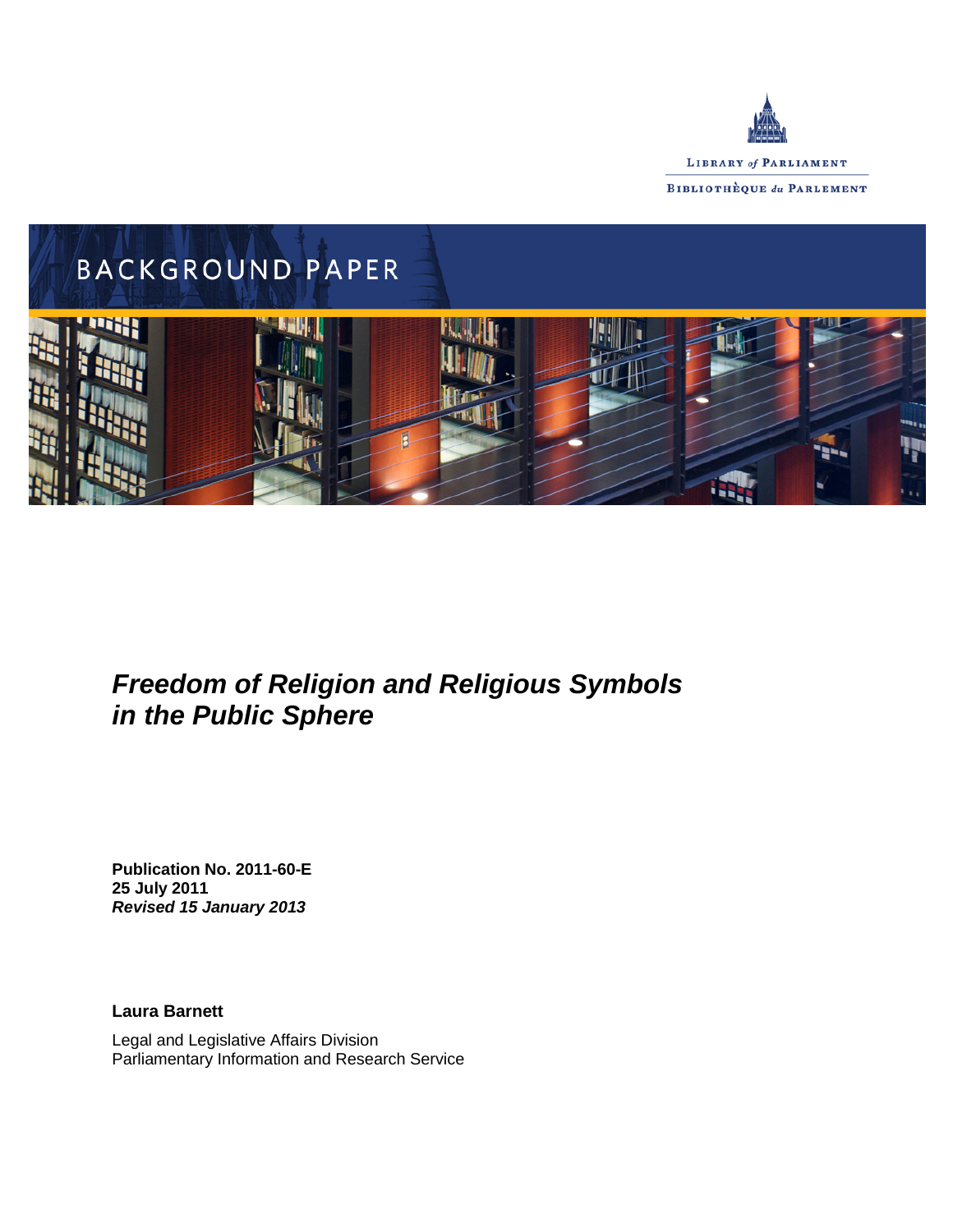# *Freedom of Religion and Religious Symbols in the Public Sphere*

**(Background Paper)**

HTML and PDF versions of this publication are available on IntraParl (the parliamentary intranet) and on the Parliament of Canada website.

In the electronic versions, a number of the endnote entries contain hyperlinks to referenced resources.

*Ce document est également publié en français.*

Library of Parliament *Background Papers* provide in-depth studies of policy issues. They feature historical background, current information and references, and many anticipate the emergence of the issues they examine. They are prepared by the Parliamentary Information and Research Service, which carries out research for and provides information and analysis to parliamentarians and Senate and House of Commons committees and parliamentary associations in an objective, impartial manner.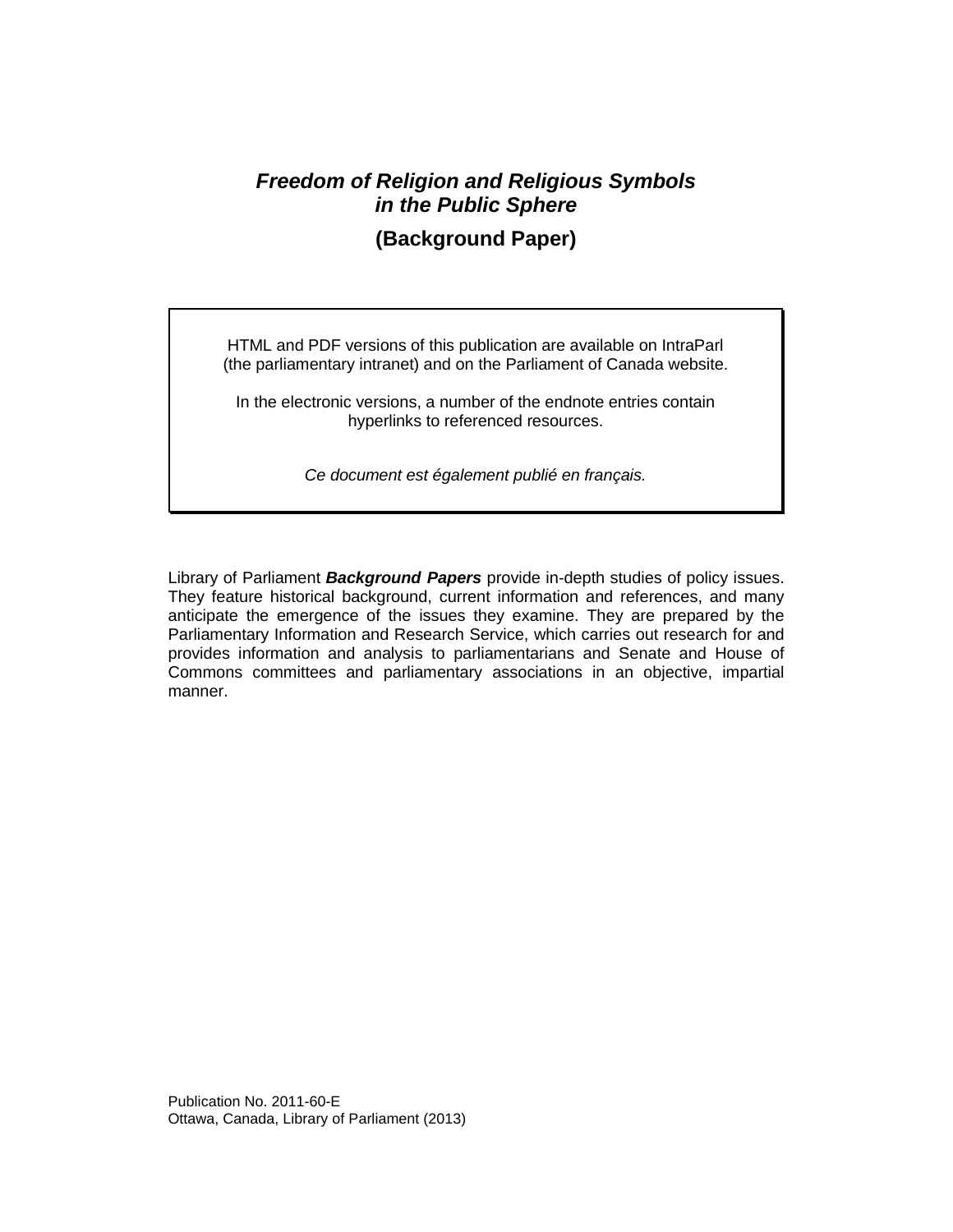# **CONTENTS**

| 1              |         |  |  |
|----------------|---------|--|--|
| $\overline{2}$ |         |  |  |
|                | 2.1     |  |  |
|                | 22      |  |  |
|                | 2.2.1   |  |  |
|                | 2.2.2   |  |  |
|                | 2.2.3   |  |  |
|                | 2.2.4   |  |  |
|                | 2.3     |  |  |
| 2.4            |         |  |  |
|                | 2.4.1   |  |  |
|                | 2.4.1.1 |  |  |
|                | 2.4.1.2 |  |  |
|                | 2.4.1.3 |  |  |
|                | 2.4.1.4 |  |  |
|                | 2.4.1.5 |  |  |
| 242            |         |  |  |
|                | 2.4.2.1 |  |  |
|                | 2.4.2.2 |  |  |
|                | 2.4.2.3 |  |  |
|                | 2424    |  |  |
| 3              |         |  |  |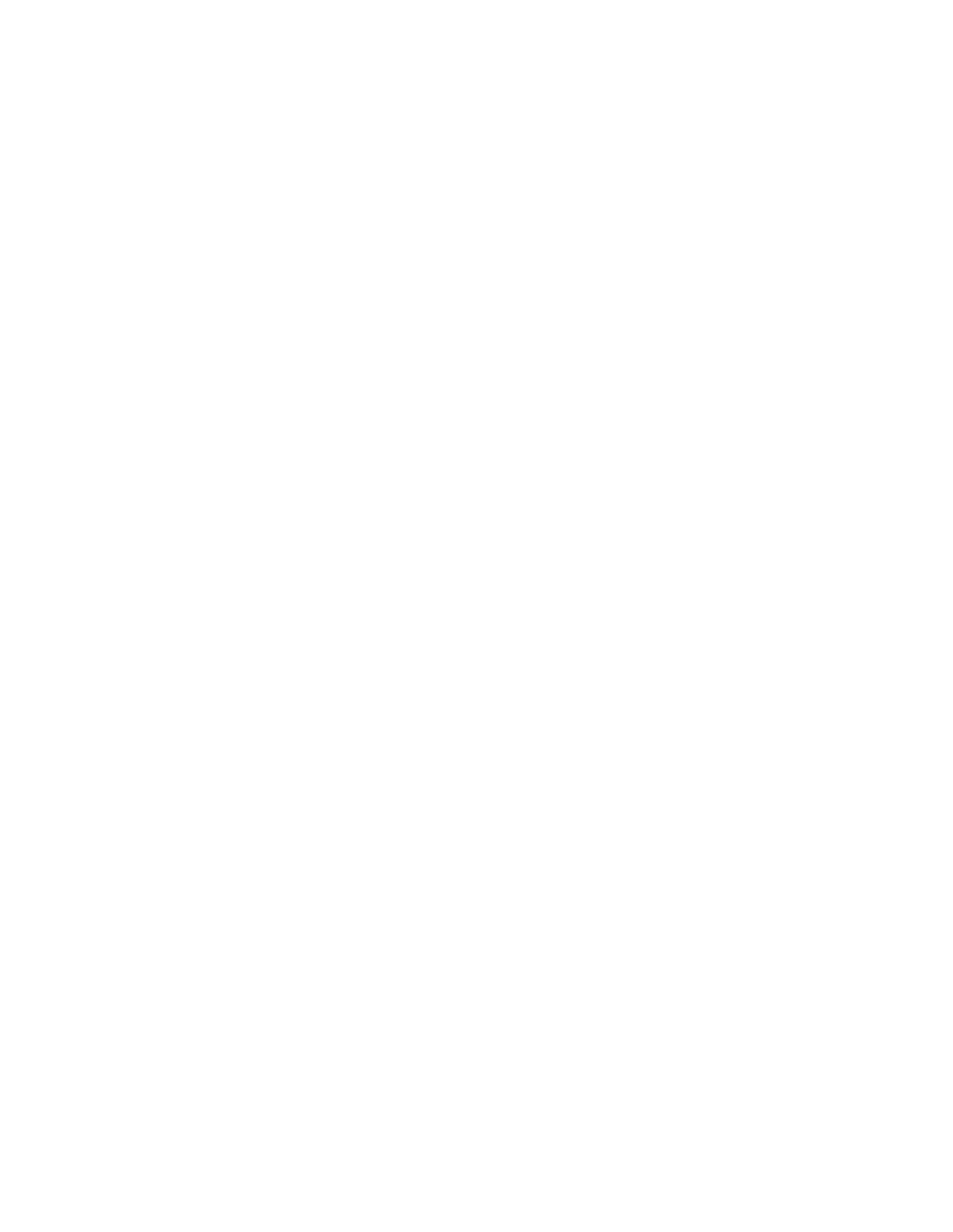# **1 INTRODUCTION**

The issue of religious symbols in the public sphere has given rise to widespread debate on the scope of freedom of religion in various countries around the world. In our modern environment of globalization and unprecedented international migration flows, traditionally homogenous nations face the blurring of established spheres of cultural identity, and, in some cases, governments are changing laws, policies, and politics in an effort to manage these shifts. The various political, legislative, and judicial treatments of this issue have given rise to differing interpretations of freedom of religion as defined through domestic and international laws.

Among the most prominent of the religious symbols at stake in current debates is the Islamic headscarf, or *hijab*. The headscarf is worn by a female over her head, generally covering her hair, ears, and neck. *Hijab* also has the meaning of female modesty in dress and, for some Muslim women, may involve wearing a large loose garment that can cover the hands and face – a *burqa*; or a veil that leaves only a slit for the eyes – a *niqab*. *Hijab* is an integral part of Qur'anic teachings for a large part of the Muslim world, but there is little agreement on whether it is absolutely prescribed.<sup>[1](#page-18-0)</sup>

Within the Sikh faith, the turban and kirpan are among the five religious obligations of Orthodox Sikh males. Sikh men must keep their hair uncut and wrapped in a turban as a symbol of respect for God. The kirpan is a curved ceremonial dagger, usually about 20 centimetres long with a blunt tip, which is generally worn underneath clothing. The kirpan serves as a reminder of the constant struggle between good and evil.<sup>[2](#page-18-1)</sup>

In debates involving the Jewish faith, it is the kippa, or yarmulke, a small skullcap worn as a symbol of submission to God by some Jewish males, that is often at issue. In addition, some Orthodox Jews build succahs, structures made of wood and covered with cedar branches, to be used each year for nine days during the autumn festival of Sukkot to commemorate the difficult conditions Jews faced after fleeing Egypt.

An aspect of the more traditionally Western Christian faith, the crucifix is a representation of the Christian cross with a figure of Christ on it. Often hung on the wall, crucifixes may be found in churches, classrooms, courtrooms, and legislative buildings throughout the Western world. Crucifixes may also be worn as a pendant on a necklace.

The most prominent disputes over religious symbols in the public sphere have involved religious headcoverings – one of the most immediately obvious demonstrations of one's faith that automatically distinguishes Muslims, Sikhs, and Jews from the larger, mostly Christian population in the Western world. The recent rise of immigrants in Europe has meant that headcoverings have become significant symbols of difference, provoking debate about their role in the public sphere.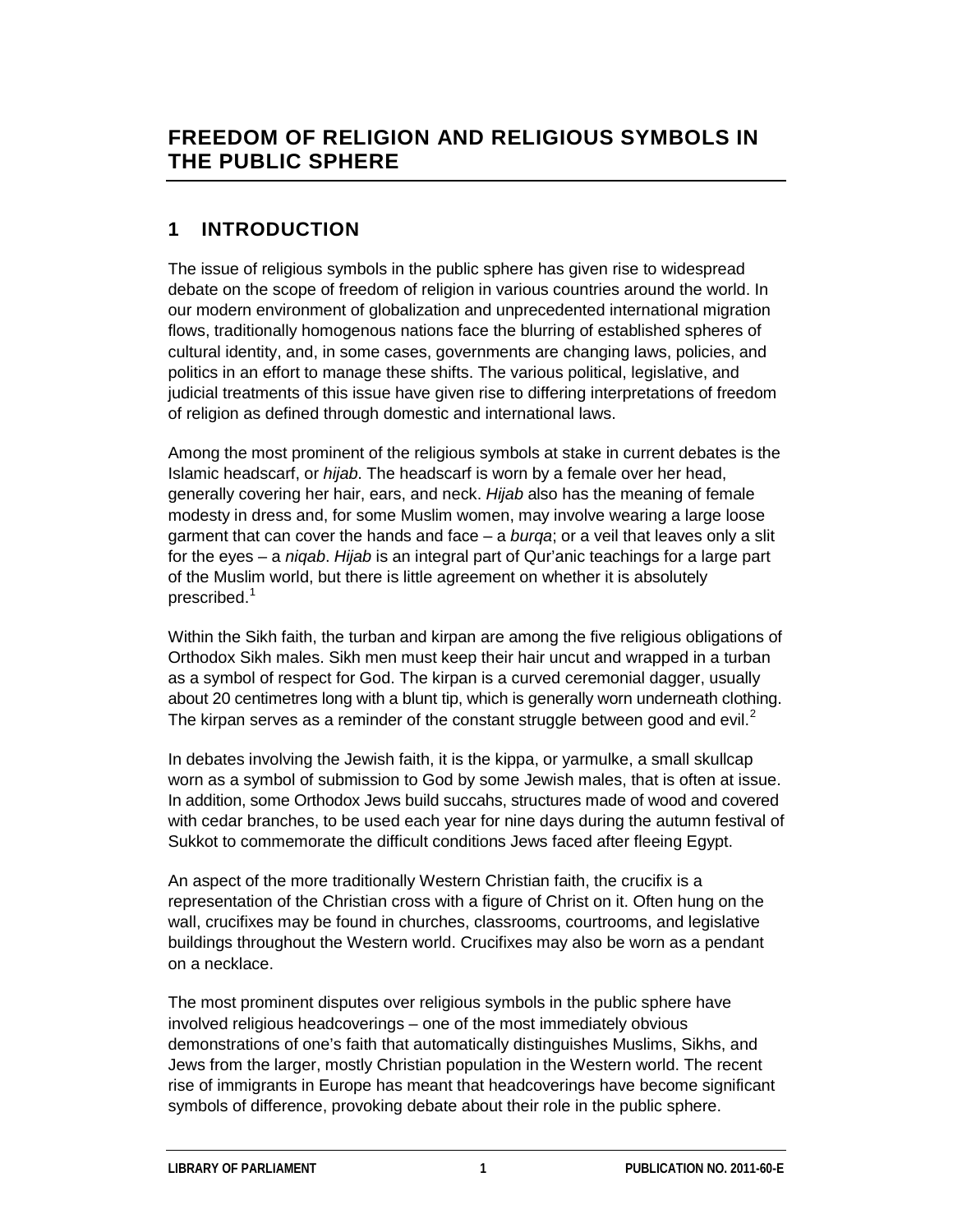# **2 CURRENT LAW AND PRACTICE**

#### **2.1 INTERNATIONAL LAW**

Freedom of religion is firmly entrenched in international law and the constitutions of countries around the world. Sections 18 of both the *Universal Declaration of Human Rights* (1948) and the *International Covenant on Civil and Political Rights* (1976) (ICCPR) guarantee everyone the right to freedom of thought, conscience and religion, as well as the freedom to manifest his or her religion or belief in practice and observance. The United Nations Human Rights Committee has emphasized that this freedom encompasses the right to wear religiously distinctive clothing or headcoverings, although article 18(3) of the ICCPR does allow limitations to this freedom provided that they are prescribed by law and necessary to protect safety, public order, health, morals or the fundamental rights and freedoms of others. $3$  The United Nations *Declaration on the Elimination of All Forms of Intolerance and of Discrimination Based on Religion or Belief* (1981) also guarantees the freedom to practise one's religion and belief, and freedom from discrimination based on that religion or belief.

However, while international law in this area paints freedom of religion with broad brushstrokes, individual countries must apply this philosophy based on individual circumstances and interpret freedom of religion within domestic constitutional laws. Application of the law often depends on context and political culture.

This is particularly evident in Europe with respect to the European Court of Human Rights' (ECHR) application of the European *Convention for the Protection of Human Rights and Fundamental Freedoms* (European Convention). Under the European Convention, article 9(1) protects freedom of thought, conscience and religion, while subsection (2) permits restrictions on the manifestation of belief when dealing with concerns about public safety or public order, etc.

In interpreting this section, the ECHR grants state parties a "margin of appreciation" to assess national needs, allowing them to balance competing rights and interests in context. The margin of appreciation means that the ECHR plays a subsidiary role, as, in principle, national authorities are better placed than a supranational court to evaluate local needs and conditions; although these decisions are ultimately subject to review for conformity with the requirements of the European Convention.<sup>[4](#page-18-3)</sup>

## **2.2 THE CANADIAN CONTEXT**

#### 2.2.1 FREEDOM OF RELIGION AND SECULAR POLICIES

Freedom of religion in Canada is informed, to a certain extent, by the fact that no policy exists to officially separate church and state. In general, the Canadian approach to religion has been to promote multiculturalism by celebrating the expression of various religions while recognizing the supremacy of none – the government plays a role of neutral accommodation. The goal is not one of assimilation, but of integration based on differences.<sup>[5](#page-18-4)</sup> Although the Preamble to the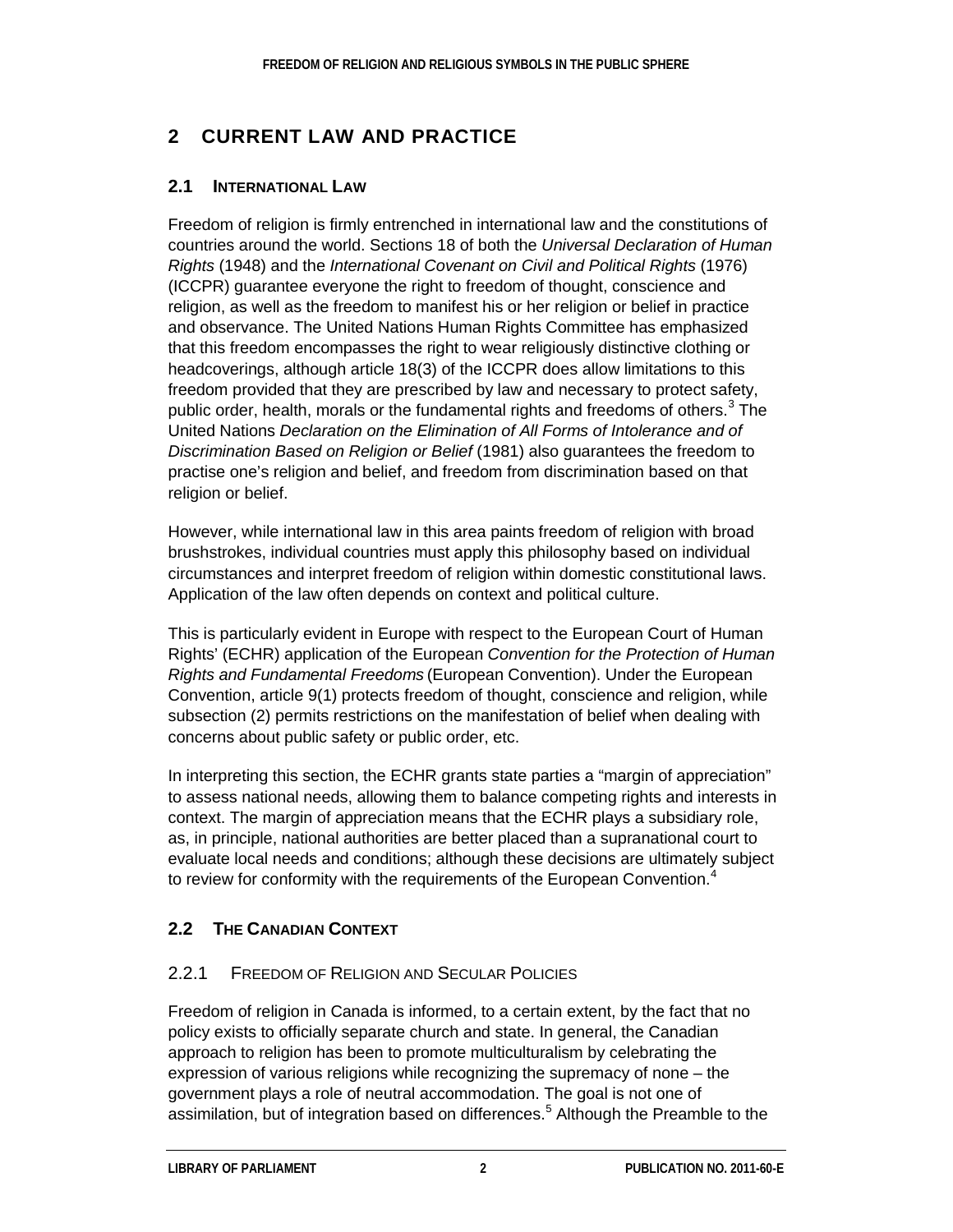*Canadian Charter of Rights and Freedoms* [6](#page-18-5) does refer to God, legal experts and the Supreme Court of Canada have agreed that this reference is merely symbolic and does not contradict the religious freedoms contained in the document itself. $<sup>7</sup>$  $<sup>7</sup>$  $<sup>7</sup>$ </sup>

Sections 2(*a*) and 15 of the Charter lay out the right to freedom of religion and equal treatment in Canada. In the Supreme Court of Canada's seminal decision on freedom of religion, *R. v. Big M Drug Mart Ltd.*, [8](#page-18-7) Dickson J. said that:

The essence of the concept of freedom of religion is the right to entertain such religious beliefs as a person chooses, the right to declare religious beliefs openly and without fear of hindrance or reprisal, and the right to manifest religious belief by worship and practice or by teaching and dissemination. But the concept means more than that.

… Freedom in a broad sense embraces both the absence of coercion and constraint, and the right to manifest beliefs and practices. Freedom means that, subject to such limitations as are necessary to protect public safety, order, health, or morals or the fundamental rights and freedoms of others, no one is to be forced to act in a way contrary to his beliefs or his conscience.<sup>[9](#page-18-8)</sup>

At its core, freedom of religion encompasses both a positive dimension – freedom to believe and to manifest one's religion; and a negative dimension – no one can be forced, directly or indirectly, to recognize a particular religion or to act contrary to what he or she believes. $10<sup>10</sup>$  $10<sup>10</sup>$ 

Freedom of religion in Canada has also been interpreted as necessitating the reasonable accommodation of minorities. This means that laws must be adjusted if they have even an indirect discriminatory effect on a person or group based on their particular characteristics. In this sense, Canada's form of religious neutrality attempts to make laws receptive to the particular needs of minorities, rather than espousing a more uniform conception of equality.

However, freedom of religion under the Charter's section 2(*a*) is not absolute. Rather, courts have the power to balance certain countervailing claims. Clearly offensive conduct or symbols that harm or constrain the freedoms or human dignity of others are not tolerated. These limitations are emphasized within the Charter itself. Section 15 highlights the fact that each religion is one of many vying for equality. Section 27 suggests that religion falls under the rubric of culture, and that the Charter seeks to preserve and protect all cultures. Finally, section 1 gives courts the discretion to qualify the fundamental freedom of religion by such reasonable limits as are prescribed by law and can be demonstrably justified in a free and democratic society.<sup>[11](#page-18-10)</sup>

As well, while the Charter contains strong freedoms to observe one's own religion, it provides less protection for individuals who may not wish to be exposed to other religions in the public sphere. Public schools are the only place in which it has been clearly determined by the courts and through legislation that religion cannot be present in any institutionalized sense.<sup>[12](#page-19-0)</sup>

In addition to the courts, Canada allows provincial and federal human rights commissions to deal with many issues of discrimination on religious grounds, including the presence of religious symbols in the public sphere. For example, the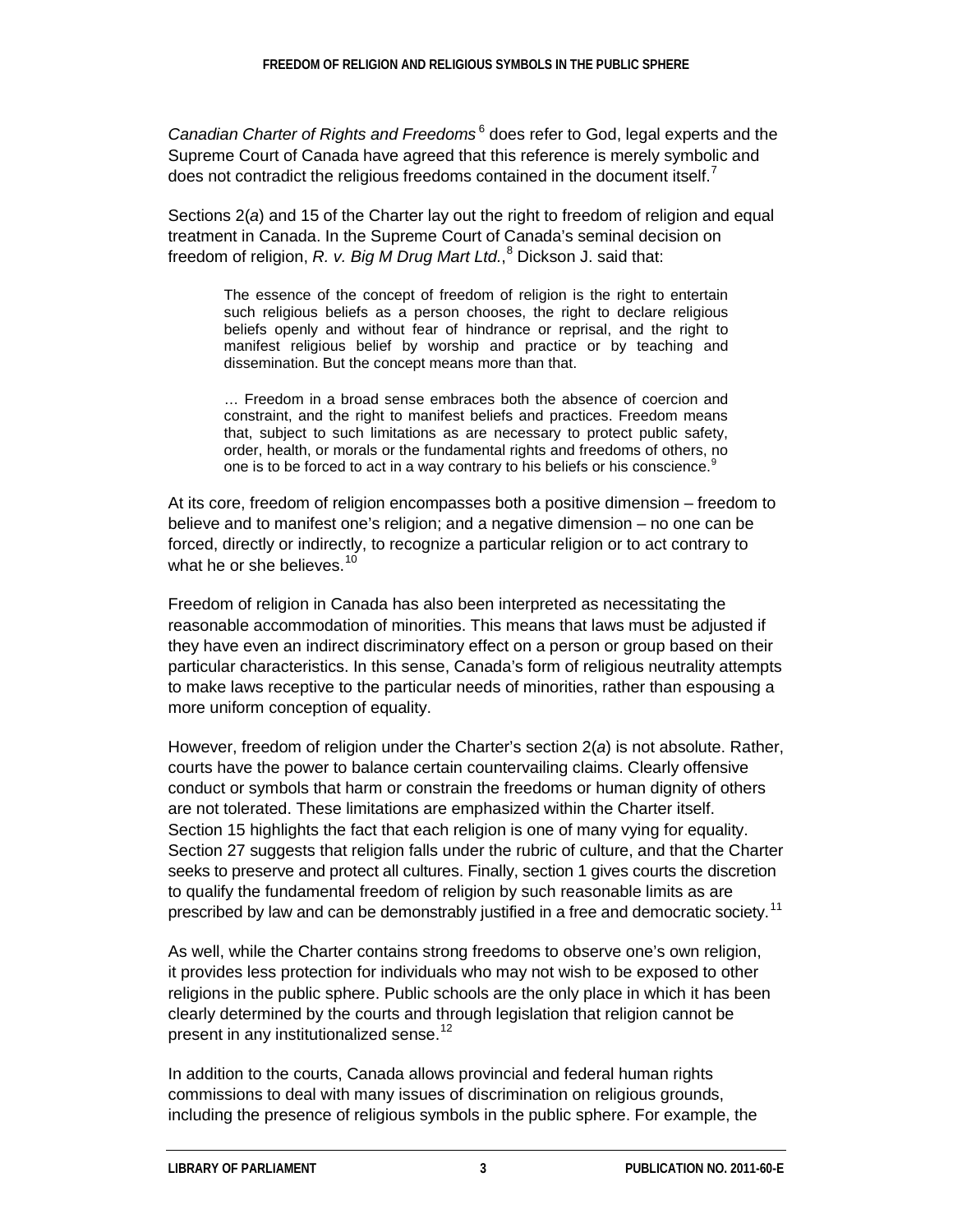Ontario Human Rights Commission's *Policy on Creed and the Accommodation of Religious Observances* states that, short of undue hardship, a school or organization has a duty to accommodate a person's religious headcovering and Sikh kirpans.<sup>[13](#page-19-1)</sup>

#### 2.2.2 HEADCOVERINGS

Canada has dealt with the religious symbols question in a wide variety of contexts, the trend being for courts to allow religious headcoverings in most situations unless there is a serious safety or public order issue at stake.

Most of the prominent Canadian headcovering cases have focussed on Sikh turbans. In 1988, the Ontario Human Rights Commission applied the Ontario *Human Rights Code* [14](#page-19-2) to find a prohibition on Sikh turbans in a public school to be religious discrimination.<sup>[15](#page-19-3)</sup> That same year, Human Rights Commissions in Alberta and again in Ontario used this interpretation of discrimination to overturn bans on uniformed employees wearing turbans on the job.<sup>[16](#page-19-4)</sup> Again, in a highly publicized case in 1995, the Federal Court of Appeal also upheld a Royal Canadian Mounted Police policy allowing Sikh officers to wear turbans as part of their uniform.<sup>[17](#page-19-5)</sup>

However, once issues of safety and public order are thrown into the headcovering equation, the answer is no longer as clear in Canadian law. The British Columbia Human Rights Tribunal has upheld the right of a turbaned Sikh to ride a motorcycle without a helmet, finding that the discrimination involved in mandating the helmet despite the religious obligation to wear a turban is not justified by the marginal increase in risk to the person or increase in medical costs. The unhelmeted rider alone bears the risk.<sup>[18](#page-19-6)</sup> However, in 2008 the Ontario Court of Justice took the opposite position, stating that the province's need to uphold reasonable safety standards outweighed the Sikh motorcycle rider's right to wear a turban.<sup>[19](#page-19-7)</sup>

Similarly, in *Bhinder v. Canadian National Railway Co.*, [20](#page-19-8) the Supreme Court of Canada upheld a workplace policy that mandated hard hats, thus precluding Sikh turbans. The Supreme Court dismissed Bhinder's claim, as the *Canadian Human Rights Act<sup>[21](#page-19-9)</sup>* allows an exception to freedom of religion where there is a *bona fide* occupational requirement. Because the safety concerns at play in this case did make the hard hat a *bona fide* occupational requirement and CN had demonstrated no intention to discriminate, the policy was upheld.

Unlike other Canadian provinces, which have primarily focused on Sikh symbols and headcoverings, Quebec has dealt with the treatment of religious symbols in the public sphere in a variety of religious contexts. Quebec often practises a variant on the legal and political approach to minority issues adopted in the rest of Canada because of its *Charte des droits et libertés de la personne*; [22](#page-19-10) strong history of Catholicism; the influence of French principles of secularism which has resulted in a different approach to multiculturalism; $^{23}$  $^{23}$  $^{23}$  and significant control over immigration into the province.

Quebec first broached the issue of Islamic headscarves in the school system when a Muslim girl was expelled from her school for wearing one in 1994. Soon faced with a series of similar incidents, the Commission des droits de la personne et des droits de la jeunesse du Québec (the Commission) was asked to provide an opinion on the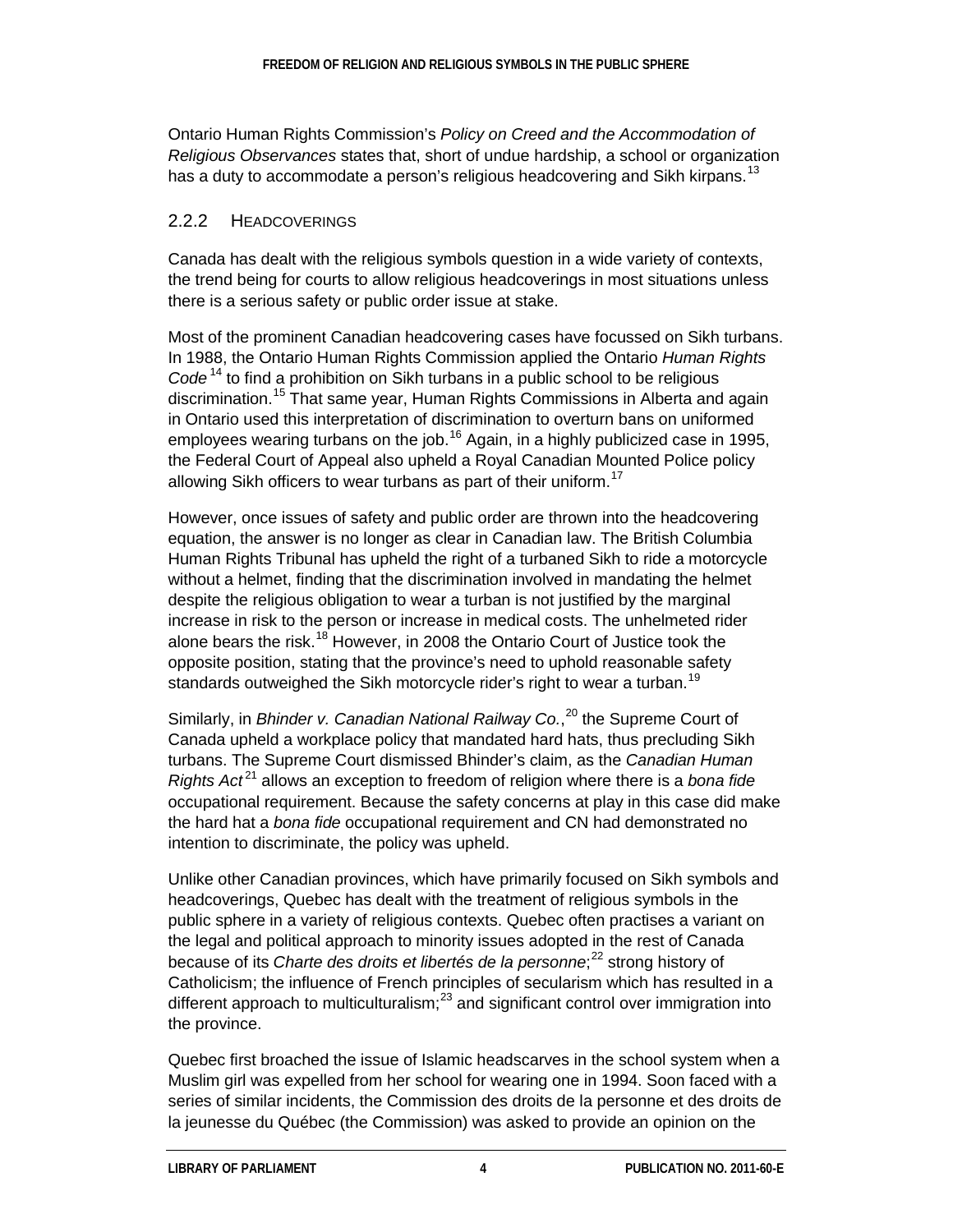issue. In a non-binding report published in 1995, the Commission concluded that public schools were obliged to accept headscarves, provided that this freedom of religious expression did not constitute a real risk to personal safety or security of property. The Commission stated that prohibiting the headscarf was contrary to the Quebec Charter as a violation of both freedom of religion and the right to education. While schools may insist on certain dress codes, they must also seek reasonable accommodations with Muslim students who are discriminated against by the application of such codes. Dealing with the feminist equality argument that a headscarf ban is necessary to protect girls from an overly oppressive religious regime, the Commission was careful to state that unless it is shown that a specific girl is forced to wear the headscarf against her will, an absolute ban on the headscarf as a religious symbol is not the role of equality laws, and would be an insult to the independence of Muslim women. Rather, the Commission stated that social institutions play a key role in social integration and must not marginalize individuals by excluding them from public education. $24$ 

Despite these rulings by the Quebec Commission, a marked difference has nevertheless become apparent between the federal and Quebec governments' approaches to face-covering veils: the *burqa* or *niqab*. In March 2010, following a series of incidents involving the expulsion of women wearing facial veils from government-sponsored French language classes, the Quebec government introduced a bill confirming government practice with respect to veils. The bill emphasizes the religious neutrality of the state and prohibits government employees and those accessing government services from wearing veils where issues of security, identification or communication are involved. Such government services include public schools and child care.<sup>[25](#page-19-13)</sup>

In addition, in 2007, the Quebec *Elections Act*<sup>[26](#page-19-14)</sup> was amended to ensure that voters in Quebec elections show their faces to elections officials (i.e., no face-obscuring veil). By contrast, no such broad-based legislation is contemplated at the federal level, and the Chief Electoral Officer has confirmed that federal legislation does not require voters to reveal their faces – although, in practice, women have sometimes been requested to unveil in private. $27$ 

In the matter of the oath of citizenship, the federal Minister of Citizenship, Immigration and Multiculturalism announced in December 2011 that all individuals swearing the oath must show their faces. $^{28}$  $^{28}$  $^{28}$ 

Finally, reaffirming the judiciary's attempts at even-handedness regarding headcoverings and the *niqab*, in 2012 the Supreme Court of Canada issued a judgment<sup>[29](#page-19-17)</sup> that weighed the rights of a witness to wear a *niqab* against the constitutional right of the accused to a fair trial, where the credibility of the veiled witness was in question. Although the judges clearly struggled with the question of whether to impose a broader rule, the majority ultimately concluded that such issues must be determined on a case-by-case basis after balancing the sincerity of the witness's beliefs and the deleterious effects of requiring her to remove the veil against the risk to trial fairness. Chief Justice Beverley McLachlin noted that "the Canadian approach in the last 60 years to potential conflicts between freedom of religion and other values has been to respect the individual's religious belief and accommodate it if at all possible." [30](#page-19-18)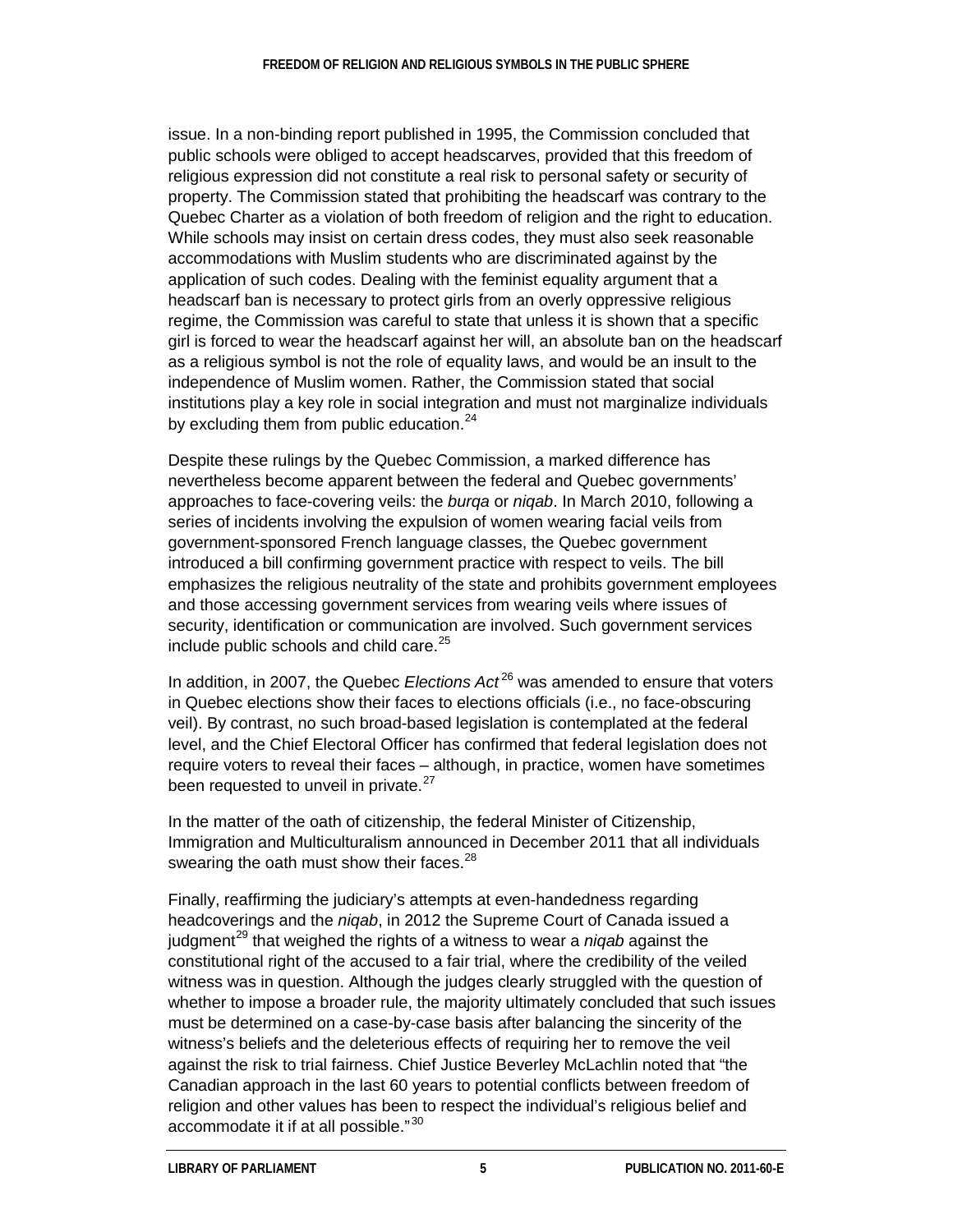#### 2.2.3 KIRPAN

When examining the question of kirpans in the public sphere, safety and security are of particular importance. Many court decisions have allowed kirpans in a variety of contexts provided that safety is not an issue of overriding importance and the blade is properly contained.

Kirpans have been specifically allowed in schools by the Supreme Court of Canada. In *Multani v. Commission scolaire Marguerite-Bourgeoys*, [31](#page-19-19) the Supreme Court overturned a school board's prohibition on kirpans as part of the board's broader policy on weapons, holding that such a prohibition infringed the student's freedom of religion in a way that could not be justified under section 1 of the Charter. Although the prohibition was motivated by the objective of ensuring a reasonable level of safety at school, the court held that options were available that would have less impact on the student's freedom of religion, such as allowing the student to wear the kirpan under restrictions that would have ensured that it was carefully sealed within his clothing. The court noted that there was no evidence of violent incidents related to kirpans in schools across Canada, and other objects such as scissors and baseball bats could be much more easily obtained by any student with violent intentions.

Despite some evidence of resistance among the Quebec public, $32$  this case nonetheless seemed to reflect the reality of compromise with respect to kirpans that already existed in school boards across Canada. Courts in British Columbia and Ontario had already specifically upheld similar policies.<sup>[33](#page-19-21)</sup> Using similar reasoning, the British Columbia Court of Appeal also upheld the right to wear a kirpan in a hospital in *British Columbia (Worker's Compensation Board) v. British Columbia (Council of Human Rights)* [34](#page-20-0) under (then) section 3 of the British Columbia *Human Rights Code* [35](#page-20-1) prohibiting discrimination in the provision of accommodation and services.

As a matter of policy, Sikh members of Parliament are entitled to wear the kirpan to the Canadian House of Commons, and visitors may wear the kirpan in the public gallery. However, in this respect, Quebec legislators have, in the past, adopted a different approach to their federal counterparts. In early 2011, a Sikh delegation seeking to testify on Quebec's reasonable accommodation bill was denied entry to the National Assembly when its members refused to remove their kirpans.

Nevertheless, where safety is of real concern, it is clear that kirpans are prohibited despite provincial or federal laws protecting freedom of religion. For example, the Canadian Human Rights Tribunal has held that prohibiting kirpans during air travel is legitimate for the protection of passengers and staff.<sup>[36](#page-20-2)</sup> Similarly, in order to protect personal security, public order and the administration of justice, the Manitoba Court of Appeal upheld the right of a judge to bar kirpans from the courtroom in *R. v. Hothi et al.* [37](#page-20-3) While the court acknowledged that the kirpan was a religious symbol and not a weapon, it based its decision on the authority of a judge to maintain control of his or her courtroom. This authority has traditionally encompassed the right to ensure that there are no weapons whatsoever in the courtroom, as the presence of a weapon could thwart the process of justice by being perceived as an adverse influence. Nevertheless, individuals involved in the Multani case were permitted to wear the kirpan during the hearing before the Supreme Court.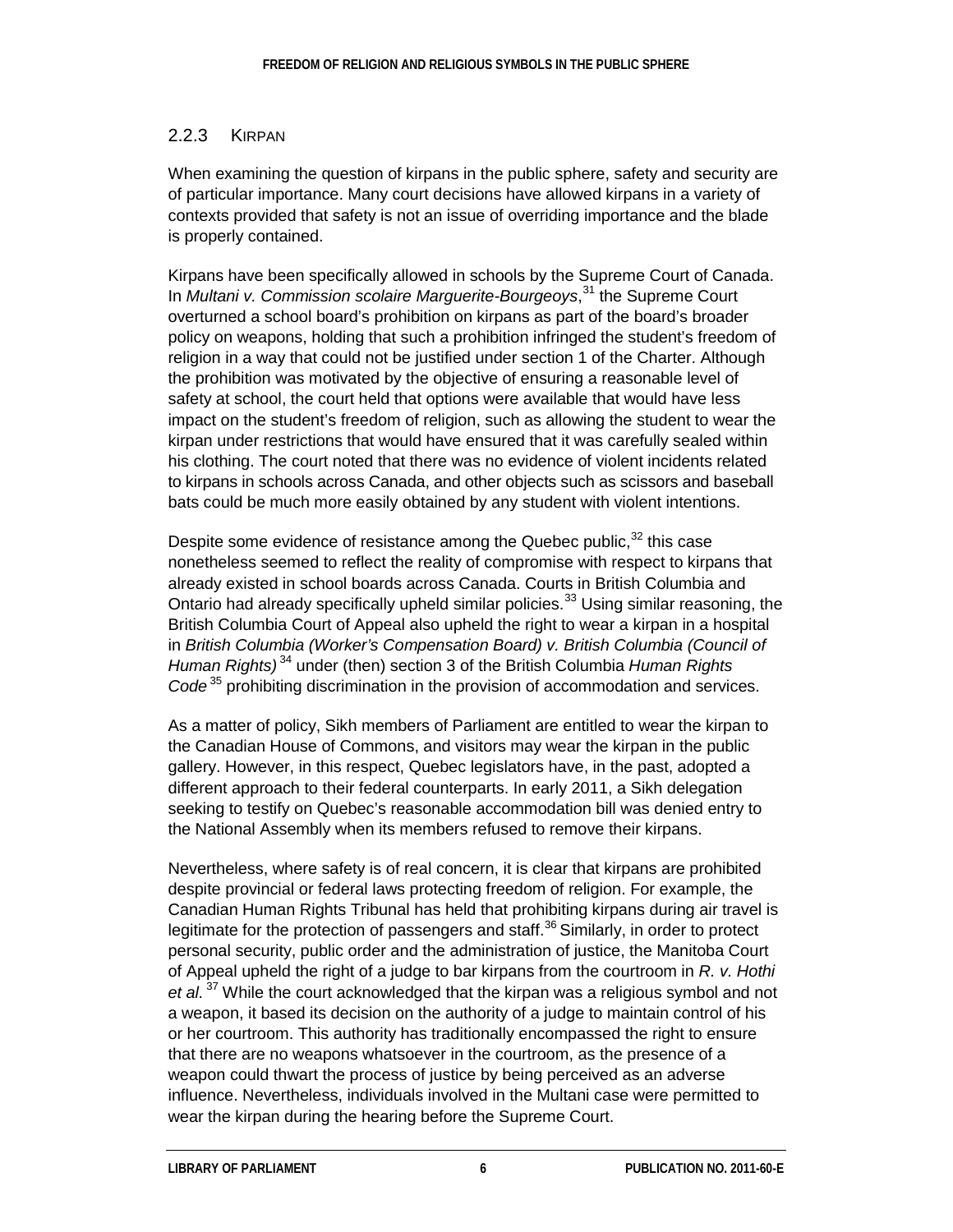### 2.2.4 SUCCAH

In 2004, the Supreme Court of Canada in *Syndicat Northcrest v. Amselem* [38](#page-20-4) also upheld the right of Orthodox Jews to construct succahs on their condo balconies to celebrate the autumn festival of Sukkot. This case is viewed as a seminal interpretation of the scope of freedom of religion. Despite the fact that the condominium ownership agreement prohibited decorations and constructions on balconies and proposed an alternative communal structure in the garden, the court held that religious freedoms must take precedence, and that the prohibition on the succahs was a non-trivial interference with religious freedoms. However, the court emphasized that the succahs must be erected in such a manner as not to pose a threat to safety by blocking doors or fire lanes. As much as possible, the succahs must also conform with the general aesthetics of the property.

## **2.3 UNITED STATES**

The United States is founded upon a profound history of Protestantism in conjunction with a clear separation of church and state. One of the fundamental principles underlying the US Bill of Rights is religious freedom – the broad and absolute nature of this freedom is seen as one of the cornerstones of American society.<sup>[39](#page-20-5)</sup> The First Amendment to the US Constitution states that "Congress shall make no law respecting an establishment of religion, or prohibiting the free exercise thereof …," while the Fourteenth Amendment guarantees equal protection for all citizens. In addition, any form of discrimination on the grounds of religious belief is prohibited under the *Civil Rights Act*,<sup>[40](#page-20-6)</sup> while the *Religious Freedom Restoration Act*<sup>[41](#page-20-7)</sup> creates a heightened standard of scrutiny for federal government actions that interfere with an individual's freedom of religion. As such, federal laws can constrain freedom of religion only if they use least restrictive means to further a compelling government interest. Upholding these values, the federal Equal Employment Opportunity Commission (EEOC) requires employers to accommodate workers' religious beliefs unless doing so would cause an undue hardship. As in Canada, the government's role is to accommodate religious expression in a neutral manner. $42$ 

In terms of religious symbols, the government has made its wishes clear in the context of the public school system: attire that is "part of students' religious practice," including kirpans and headscarves, may not be prohibited.<sup>[43](#page-20-9)</sup> This policy has been dictated through a number of government and presidential directives, and reemphasized through the Department of Justice's interventions in a lawsuit involving a Muslim girl suspended from a public school in Oklahoma for wearing a headscarf and in overturning a historical ban on religious clothing for teachers in Oregon.<sup>[44](#page-20-10)</sup>

In the context of uniformed work where issues of public safety *may* be involved, the trend has also been to allow religious symbols. Courts have found that the turbans of Sikh traffic enforcement officers do not threaten public safety and that police departments must consider requests for accommodation.<sup>[45](#page-20-11)</sup> The US Department of Justice has also become involved in lawsuits against metropolitan transport authorities that are unwilling to accommodate Muslim and Sikh transit workers<sup>[46](#page-20-12)</sup> as well as against the New Jersey Department of Corrections for failing to allow a correctional officer to wear a headscarf.<sup>[47](#page-20-13)</sup>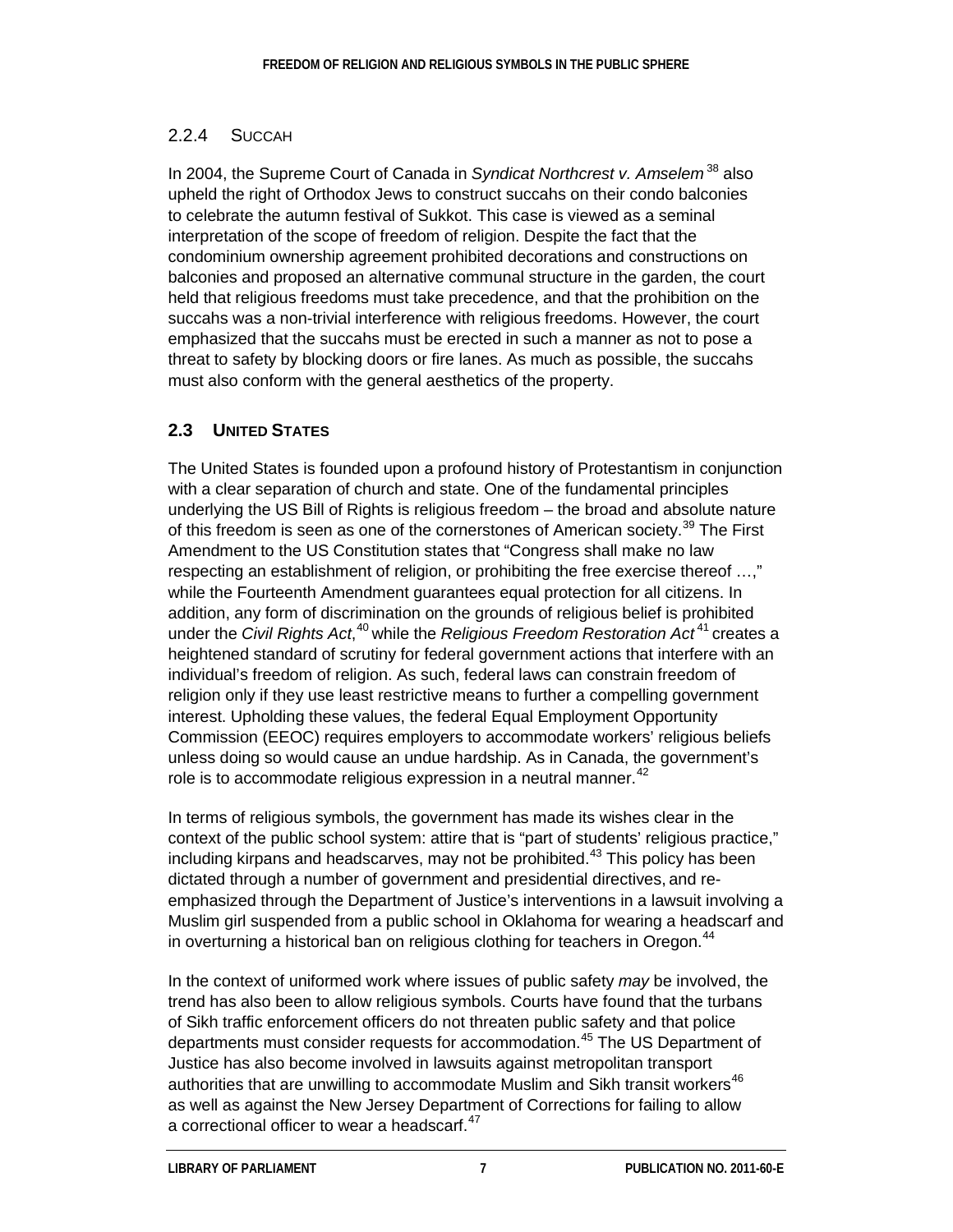Nevertheless, as in Canada, American authorities have ensured that religious freedoms are not paramount in situations where public order and individual safety are clearly at stake. This issue came to the forefront in the context of the US military. In 1986, the US Supreme Court ruled that an Orthodox Jewish soldier could not wear a kippa.<sup>[48](#page-20-14)</sup> Because the military prizes order, discipline and uniformity above all else, it was justified in demanding that religious headcoverings be removed from under military helmets. Similarly, turbaned Sikhs have effectively been denied membership in the US Army since a 1984 uniform policy exemption was eliminated.<sup>[49](#page-20-15)</sup> However, in 2010 the first Sikh in decades was granted a waiver to attend training,  $50$  and in 2009, the Department of Defence issued a directive emphasizing that requests for religious accommodation should be granted where it would not have a negative impact on "mission accomplishment, military readiness, unit cohesion, standards, or discipline." [51](#page-20-17) As such, religious apparel may be worn unless it interferes with "the ability of the service member to perform military duties or if the item is not neat and conservative."<sup>[52](#page-20-18)</sup>

## **2.4 WESTERN EUROPE**

In Western Europe, a more recent destination for immigrants with diverse religious backgrounds, the debate over religious symbols in the public sphere has taken on added significance. Political culture in many European countries has had to either accommodate or find methods of dealing with "difference" within traditionally more homogenous societies. The following pages provide a brief overview of the ways in which various European countries have interpreted freedom of religion in this context.

#### 2.4.1 EXAMPLES FROM ACROSS EUROPE

#### 2.4.1.1 ENGLAND

In England, where there is no separation between church and state, the Queen is the titular head of both the Church of England and the government. However, this has had little effect on integration policies, in which cultural pluralism encourages ethnic minorities to practise their own faith. With no written constitution, the *Human Rights*  Act<sup>[53](#page-20-19)</sup> and *Equality Act*<sup>[54](#page-20-20)</sup> are left to set out England's anti-discrimination laws dealing with freedom of religion and accommodation of difference.

In general, British courts have ensured that religion is accommodated in the public sphere, provided that there is no threat to security or the proper functioning of institutions.<sup>[55](#page-20-21)</sup> Muslim headscarves and Sikh turbans are generally allowed in the schoolroom following a 1983 decision by the House of Lords which found a prohibition to be tantamount to racial discrimination.<sup>[56](#page-20-22)</sup> However, where the headcovering goes beyond a turban or a scarf, courts are not necessarily as accommodating. In 2006 the House of Lords rejected the claim of a student who wanted to wear a *jilbab* – a long, loose-fitting gown worn with a headscarf – to a school with an otherwise accommodating dress code.<sup>[57](#page-21-0)</sup> Other courts have upheld school bans on a student's full-face veil, a teaching assistant's *niqab*, and a chastity ring.<sup>[58](#page-21-1)</sup> In 2007, the UK Department for Children, Schools and Families established general guidelines on the issue, stating that schools should act reasonably in accommodating religious requirements, but can prohibit full-face veils in school.<sup>[59](#page-21-2)</sup>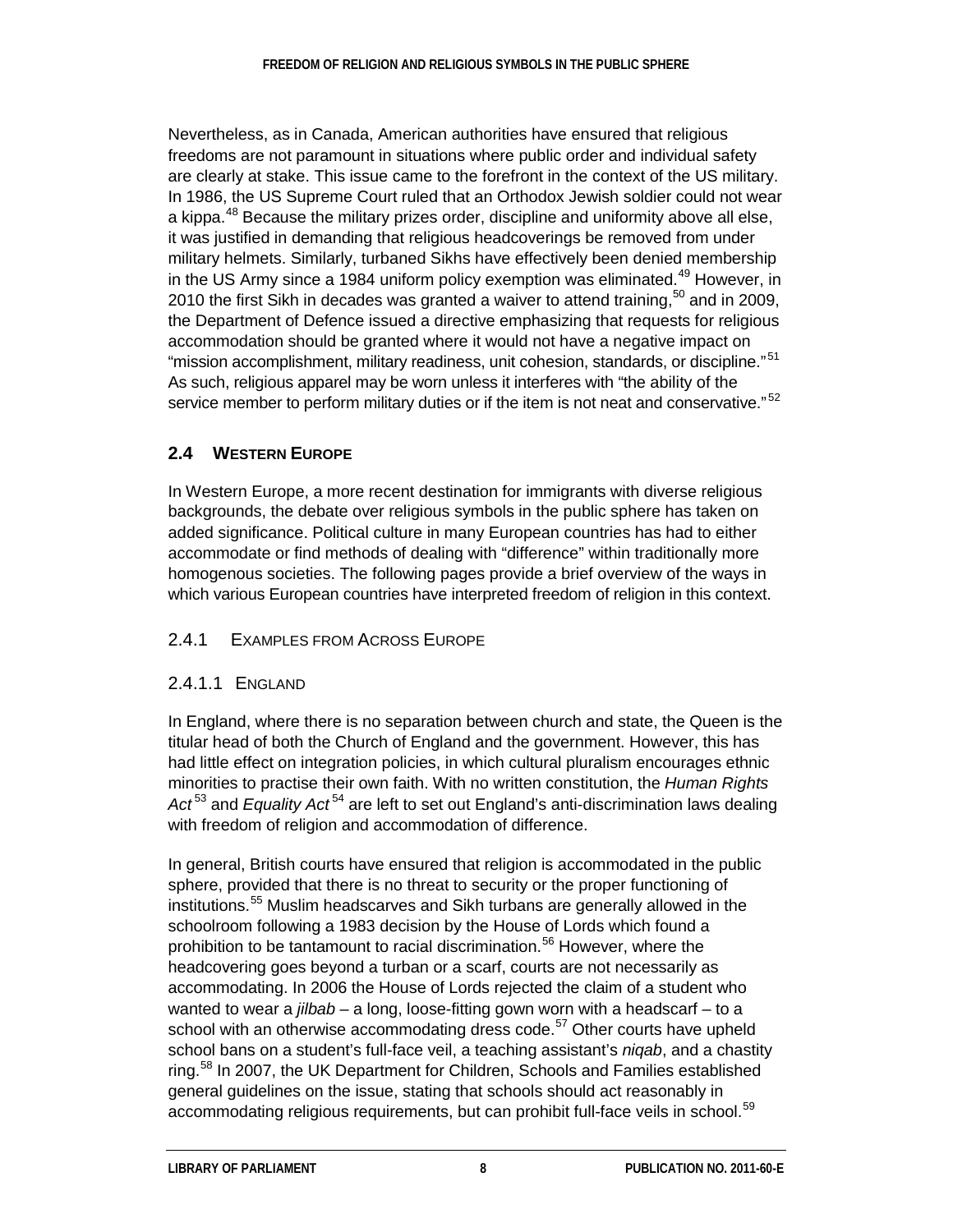In the employment context, the crucifix has come into question in recent years, with various courts upholding dress codes that prohibited the wearing of necklaces carrying crucifixes. Two such cases were appealed to the ECHR, which released its judgment in January 2013. While the court upheld the right of a British Airways employee to wear a crucifix necklace in one instance, finding that a fair balance with respect to article 9 had not been struck, the court held that there was no violation of article 9 with respect to a nurse who had been ordered to remove her crucifix. In that instance, the court accorded the state with a wide margin of appreciation to ensure health and safety in a hospital ward. $60$ 

Nonetheless, generally even security issues are accommodated in the interests of freedom of religion – police officers, soldiers, motorcyclists and construction workers have all been permitted to wear religious headcoverings. Ultimately, English authorities tend to adopt a flexible case-by-case approach rather than applying blanket rules.<sup>[61](#page-21-4)</sup>

#### 2.4.1.2 ITALY

Italy also has a recent history of tackling the religious symbols debate head on. Despite historically close ties to the Catholic Church, there is official separation of church and state in Italy, as well as a constitution that guarantees freedom of religion. Secularism – defined in Italy as embracing all religions – is one of the fundamental principles of the Italian legal system.<sup>[62](#page-21-5)</sup>

In terms of specific religious symbols, Islamic headscarves are permissible in schools and public offices, provided that they do not threaten public order.<sup>[63](#page-21-6)</sup> However, 2005 antiterrorism legislation increased penalties for persons convicted of concealing their identity by wearing the *burqa*, while some local authorities have also brought in rules to prohibit the veil in public spaces. A draft bill that would implement a similar ban across the country was approved by a parliamentary commission in August 2011 but has yet to be passed by parliament. Other controversy has focused on the presence of crucifixes in public spaces: in 2005, a court ruled that crucifixes may be present at voting sites maintained by the state; in 2007, the Minister of Justice decreed that the crucifix could be displayed in public buildings, as it was a symbol of Italian culture and values; and in 2009, the Minister of Education suspended a teacher who removed a crucifix from her classroom. $64$  Interestingly, in 2011, the Grand Chamber of the ECHR issued a ruling upholding the presence of the crucifix in Italian public schools, stating that crucifixes were essentially a passive symbol in secular schools and that there was no breach of the European Convention's right to education. The ECHR found that it had a duty to respect the Italian government's position given the margin of appreciation accorded to the state.<sup>[65](#page-21-8)</sup>

#### 2.4.1.3 NETHERLANDS

With a strong history of Protestantism, the Dutch government also emphasizes the strict separation of church and state. Dutch secularism is interpreted as a place in which all religions have an equal right to manifest themselves in public, and freedom of religion is a constitutionally protected right.<sup>[66](#page-21-9)</sup> Building on a position first developed in the 1980s.<sup>[67](#page-21-10)</sup> today, courts and the Equal Treatment Commission (ETC) apply a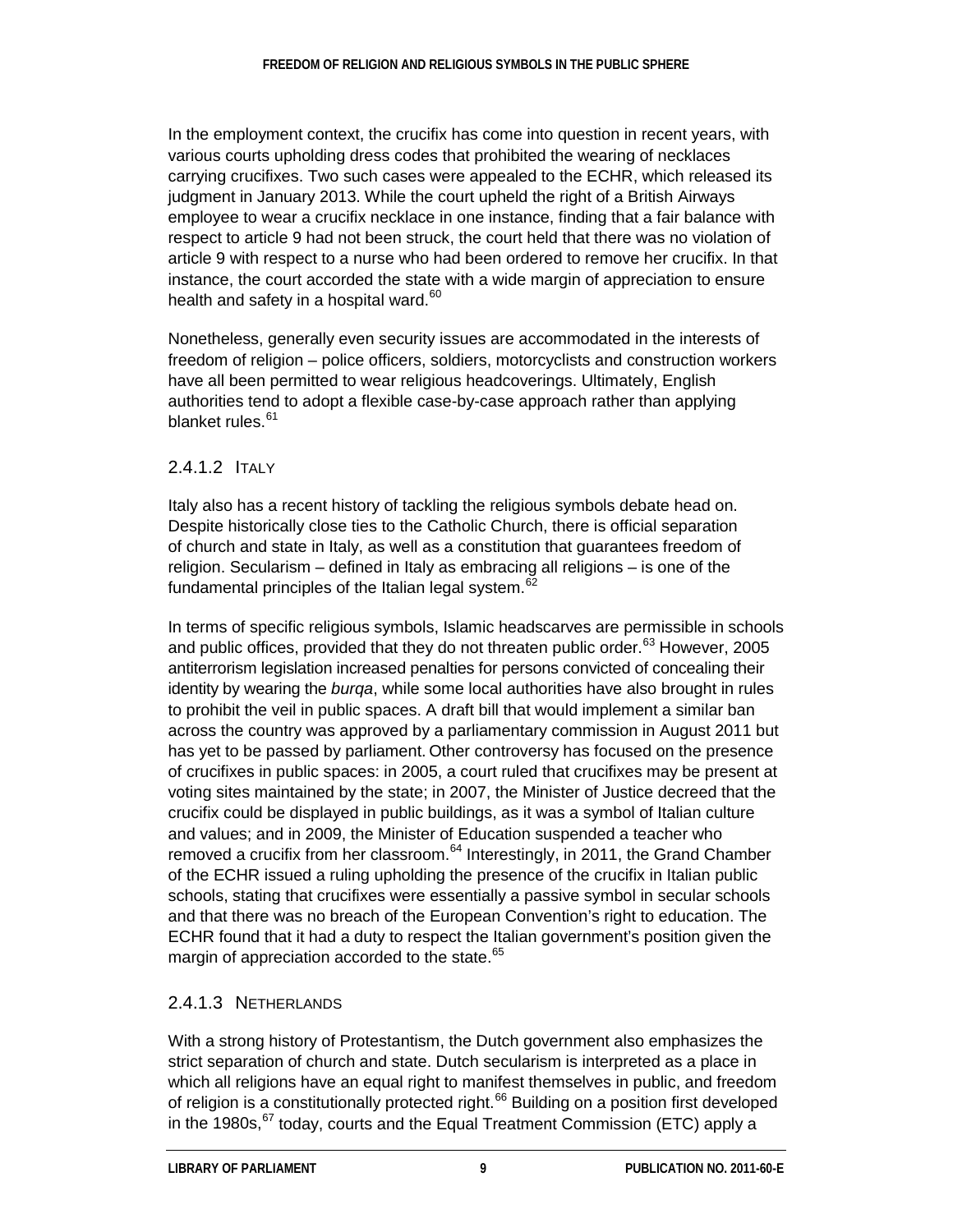case-by-case approach to religious symbols and have repeatedly stated that headscarves may be banned from the public sphere only on narrow grounds, such as security or real inconsistency with official government uniform. The Ministry of Education issued guidelines in 2003 specifying that the aim of any policy restricting religious symbols must be legitimate, appropriate means must be used, and the means must be necessary to achieve that goal.<sup>[68](#page-21-11)</sup> Nevertheless, in March 2003, the ETC upheld an Amsterdam school's ban on *burqas*, holding that in this case, open interaction was more important than the right to wear a full *burqa*. The government has also considered the idea of implementing a limited ban on facial veils in public schools and government.

#### 2.4.1.4 GERMANY

In Germany, there is no strict separation of church and state, and the country is bound by principles of secular neutrality. Freedom of religion is guaranteed by the Basic Law – the 1949 Constitution.<sup>[69](#page-21-12)</sup> The headscarf issue achieved significant prominence in 2003, when the Federal Constitutional Court ruled that teachers could wear headscarves, as this did not in principle impede the values of the Constitution, but that individual states were free to prohibit public school teachers from wearing headscarves as they saw fit within their own borders. Since then, a number of states have passed their own legislation prohibiting religious symbols.<sup>[70](#page-21-13)</sup>

Ten years earlier, the Federal Constitutional Court also dealt with the issue of crucifixes when a 1995 Bavarian school ordinance required the display of a crucifix in every elementary school classroom. The court ultimately held that schools must not proselytize on behalf of a particular religious doctrine and that the display of crosses in the classroom exceeded the constitutionally established limits on freedom of religion, as the crucifix is a core symbol of the Christian faith and was being displayed in a public school where attendance is mandatory.<sup>[71](#page-21-14)</sup>

As such, the German position on religious symbols in the public sphere is not entirely clear. While the federal law apparently adopts a broad concept of freedom of religion, individual state application of the constitutional principles is strongly influenced by cultural traditions and local politics.

#### 2.4.1.5 BELGIUM

Belgium has a strict policy on religious neutrality in the public sphere and its constitution clearly guarantees freedom of religion.<sup>[72](#page-21-15)</sup> Over the last 20 years, there has been significant debate about religious symbols in Belgium, particularly headscarves; however, until recently there has been little uniform policy or law on the issue. Both courts and the government have tended to deal with religious symbols on a case-by-case basis, rather than establishing a broader policy on freedom of religion. In terms of private employment, religious symbols are generally permitted, except where professional exigencies dictate otherwise, or there is a reasonable and objective justification. However, at the government level, wearing religious symbols is broadly prohibited for selected public service officials, such as judges and police,  $^{73}$  $^{73}$  $^{73}$ and a number of municipalities prohibit all employees from wearing religious symbols.<sup>[74](#page-22-0)</sup>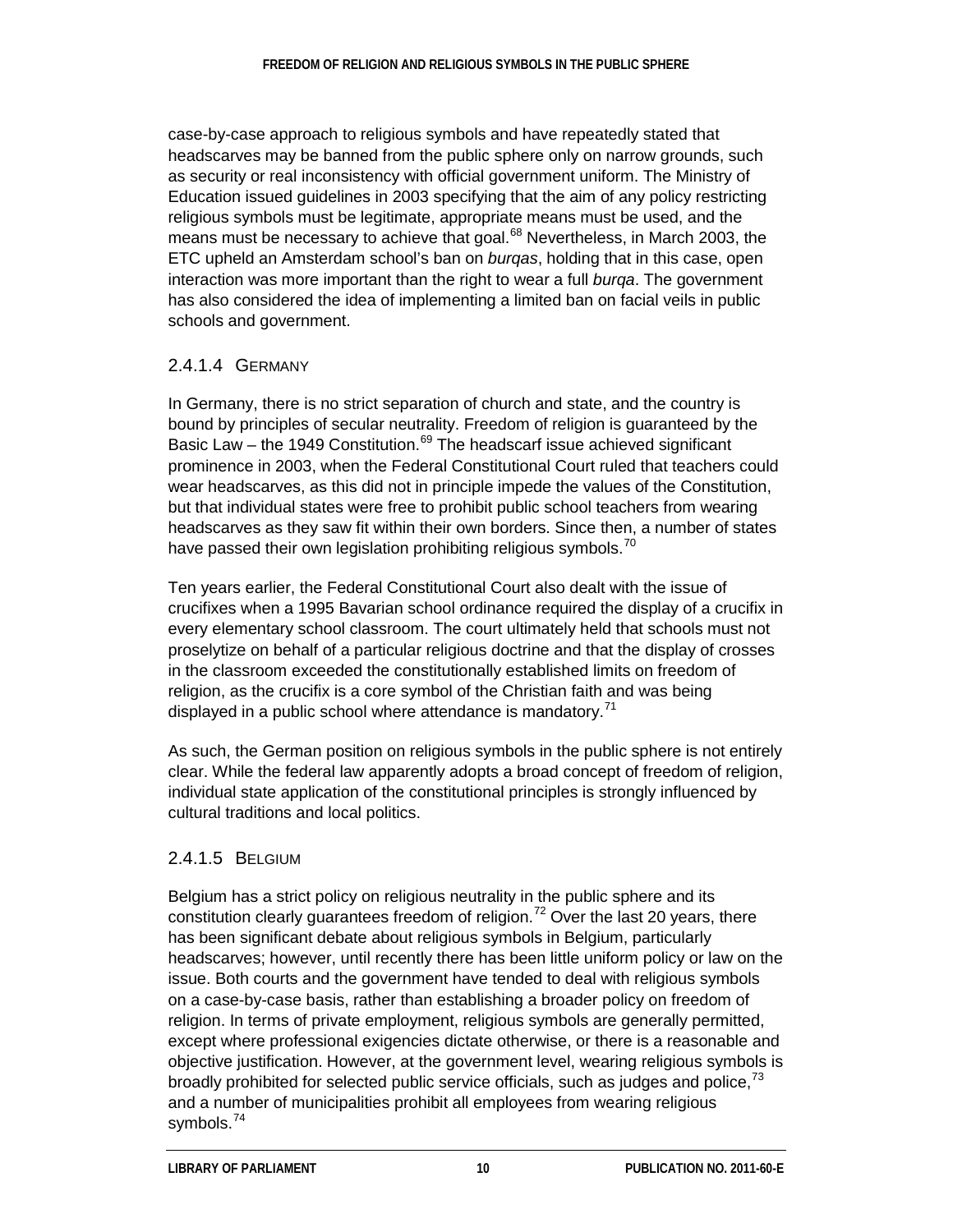The issue of religious symbols in the school environment has proved complex, since 1989, when several schools banned Islamic headscarves. Those prohibitions were overturned in court, and the government has since issued a number of statements emphasizing the power of school authorities to make such decisions and the fact that headscarves do not, in and of themselves, contradict the principle of neutrality unless they are worn for the purposes of provocation.<sup>[75](#page-22-1)</sup> However, in 2011, the Belgian Constitutional Court upheld a ban on the headscarf in the Flemish Community, ruling that a ban of all religious symbols at school does not breach the principle of neutrality.<sup>[76](#page-22-2)</sup> In general, there is currently no central Belgian policy on headscarves in the classroom. This is strictly a matter left to the discretion of local authorities. In reality, most schools do prohibit headscarves for both students and teachers, $^{77}$  $^{77}$  $^{77}$  and Belgian courts have dismissed a number of discrimination complaints, frequently holding that the principles of equality and neutrality in the state educational system take precedence over freedom of religion.

This apparent shift towards emphasizing secularism over a positive interpretation of freedom of religion was confirmed in July 2011, when the Belgian Parliament brought into force a law banning the *burqa* in all public spaces. The new law threatens those who wear the *burqa* with a fine or imprisonment. A number of challenges have already been brought against the ban, but were dismissed by the Constitutional Court.[78](#page-22-4) This is the second such national ban on *burqas* in the Western world, following on the heels of legislative action taken in France earlier the same year (see the next section).

#### 2.4.2 FRENCH LAÏCITÉ – *L'AFFAIRE DU FOULARD* AND BEYOND

#### 2.4.2.1 THE LAW

In France, the headscarves debate – *l'affaire du foulard* – has taken on dramatic proportions due to the imposition of a country-wide ban on religious symbols in the classroom in 2004 and on full facial veils in public in 2011, sparking significant protest throughout the country. France's historically based strict policy of secularism has been implemented within a political culture strongly influenced by reaction to the active presence of the largest Muslim population in Western Europe – approximately 8%–10% of the French population.<sup>[79](#page-22-5)</sup>

Of all states in the Western world, France's conception of secularism is the most rigidly defined, with strictly enforced policies that keep religion out of the public sphere. France is a laïc state – laïcité being a complex term that officially refers to strict separation of church and state. However, in France, laïcité is interpreted in an active sense, whereby the state is promoted as fundamentally politically independent of any religious authority and in which a need for public order can be used to justify interference with freedom of religion. The result is that although France may have very strong notions of negative freedom, positive freedoms can also be significantly restrained.<sup>[80](#page-22-6)</sup>

A number of documents lay out the French conception of freedom of religion and state policy on laïcité. Article 10 of the 1789 *Declaration of the Rights of Man and of the Citizen* sets out a negative notion of freedom of religion as restricted by the need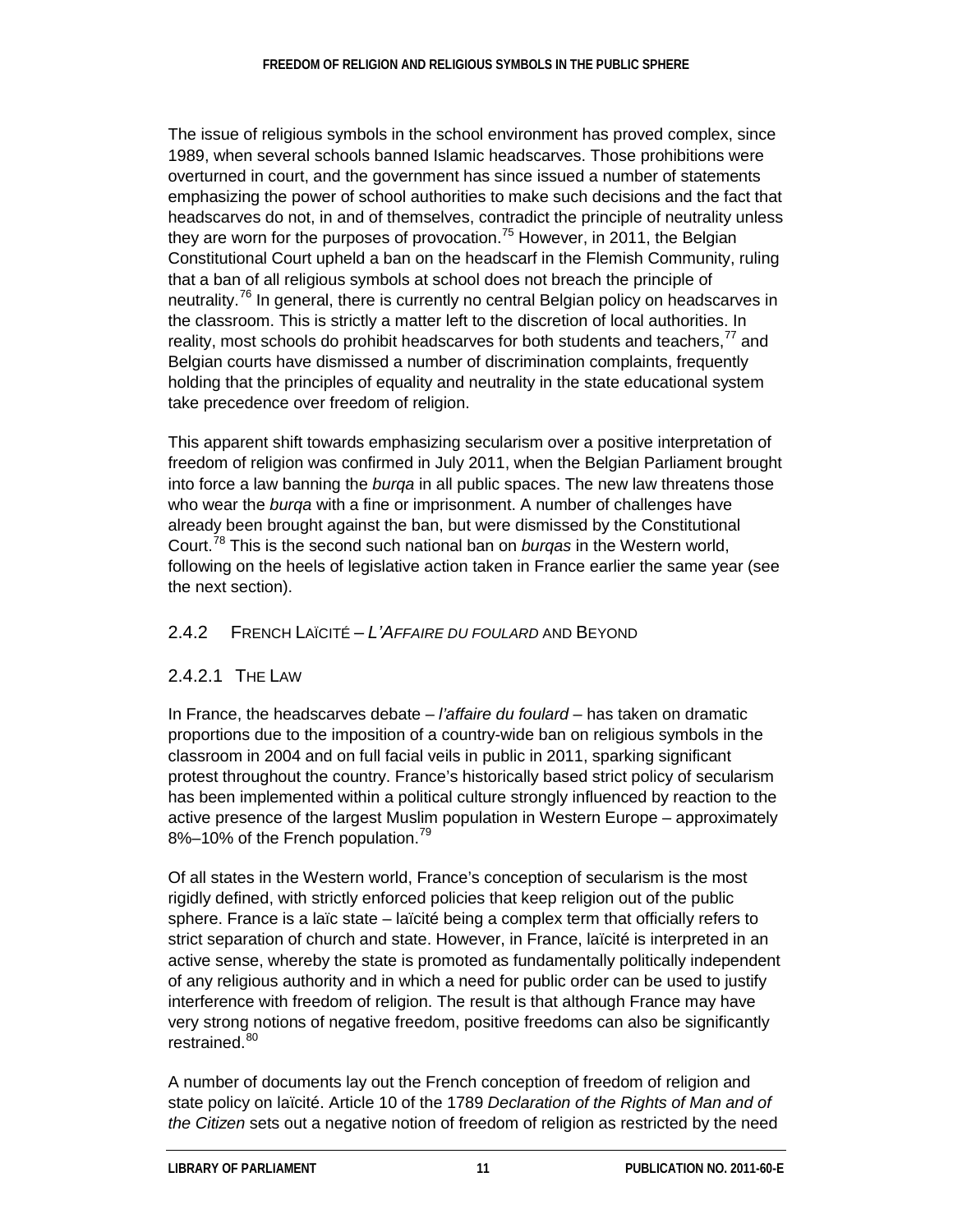to keep the peace and maintain public order. The law of 9 December 1905 reiterates a similar concept, also setting out the state's refusal to recognize any specific religion, as well as the formal separation of the church and state. This law is thus the basis of the laïc republican tradition in France. $81$  Finally, the French Constitution of 1958 (as amended) establishes the basic concept of state laïcité in Article 1, binding the concept of freedom of religion within its scope: state laïcité essentially means that the state supports no belief or particular ideology and cannot discriminate based on religion.<sup>[82](#page-22-8)</sup>

This latter notion informs France's policy of immigrant assimilation. While France may be open to newcomers, its policy is to insist on the homogeneity of French culture, with assimilation as a condition of membership. France's laïc public schools are seen as a place where equality reigns and children can be safe from the exigencies of family and religion in order to become truly French.<sup>[83](#page-22-9)</sup>

#### 2.4.2.2 IN PUBLIC SCHOOLS

The issue of the headscarf in French public schools exploded onto the national scene as a topic of heated debate in 1989 when three Muslim girls were suspended from class.<sup>[84](#page-22-10)</sup> In response, the Minister of Education asked the Conseil d'État, the supreme administrative court in France, for an opinion. The Conseil's *avis* <sup>[85](#page-22-11)</sup> stated that wearing Islamic headscarves was not fundamentally incompatible with French principles of laïcité and that any discrimination based on religion is unconstitutional. However, on a case-by-case basis, it may be valid to impose limitations on freedom of religion – for example, when students wear religious symbols that constitute an act of pressure, provocation, proselytism or propaganda.<sup>[86](#page-22-12)</sup>

The Minister of Education then issued a circular, reiterating these principles.<sup>[87](#page-22-13)</sup> Faced with the guidelines' ambiguous nature, schools began to apply the limitations differently throughout the country. While some administrators felt that only a full *burqa* would breach the restrictions, other schools used the definition of propaganda, proselytism, and protest to justify a larger number of exclusions.

In 1992, the Conseil d'État issued a new decision on the headscarves issue. This time, faced with a specific case, the Conseil upheld the right of three girls to wear headscarves, as the school ban in question was overbroad.<sup>[88](#page-22-14)</sup> Following this decision and in the midst of a wave of anti-Muslim sentiment in France, dozens more girls were barred from their classes across France and thousands of Muslim students began holding protests.<sup>[89](#page-22-15)</sup>

In an effort to bring the issue under closer regulation, the Ministry of Education issued a new circular in 1994 that in many ways contradicted the wide scope offered by the Conseil's approach. The circular emphasized that school is a place for integration and stated that conspicuous religious symbols could not be allowed, as this would effectively separate certain pupils from the general rules of communal life – the symbol itself would be an element of proselytism. The circular stated that schools should ban all conspicuous religious symbols that were not merely discreet representations of personal conviction. The political result of this circular was to provoke girls across the country to flout the prohibition and for schools to tighten their prohibitions.[90](#page-22-16)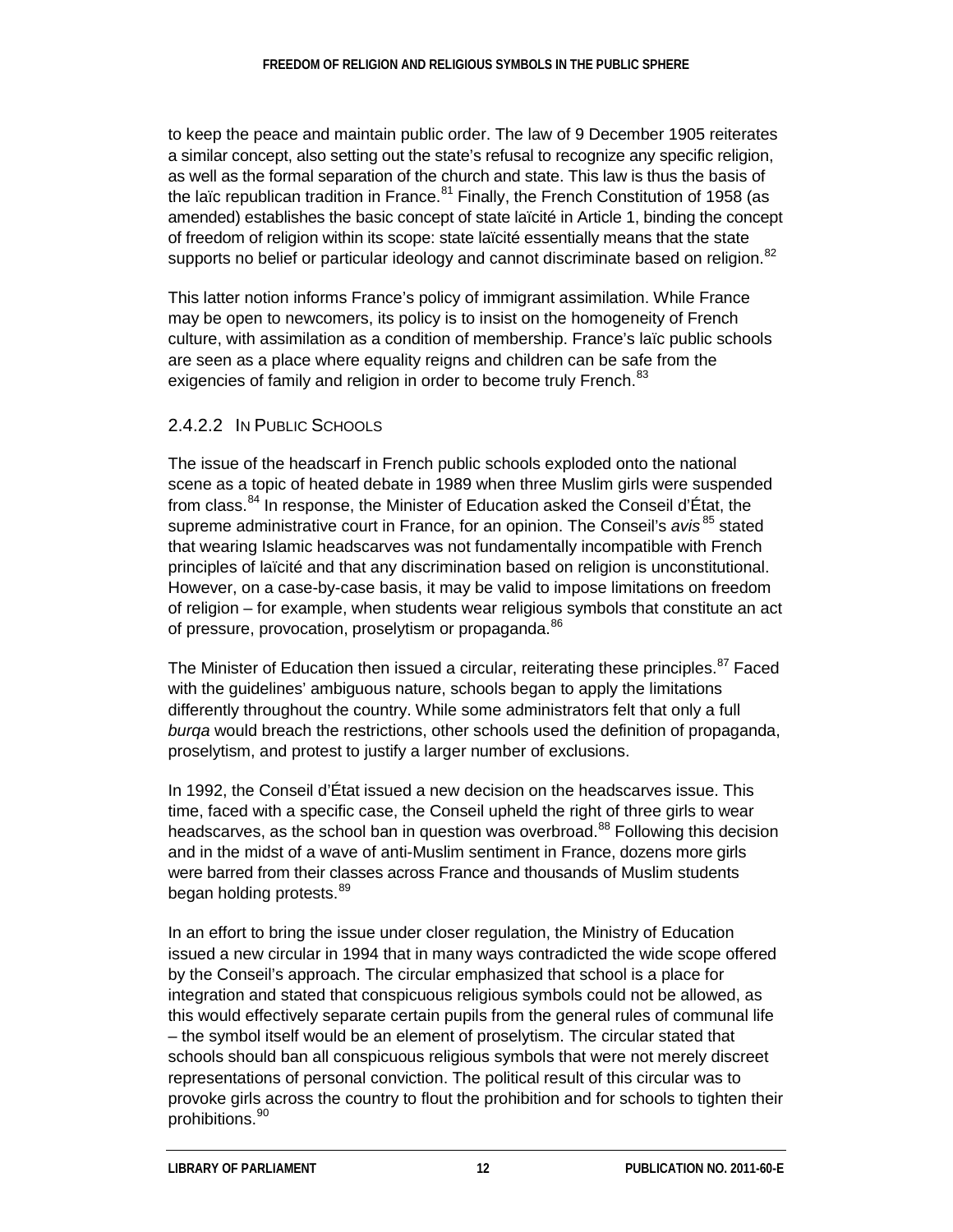In the following years the Conseil d'État was called on to provide rulings in more headscarf cases, and began turning away from the apparently wide scope afforded by its earlier decisions and relying on a need to protect public order as a justification for upholding restrictions on religious symbols. $91$  The Conseil applied the guidelines to teachers and school employees as well as students, holding that wearing religious symbols to work was a fundamental violation of one's duties in the French public service setting. [92](#page-23-1)

Faced with ongoing popular and political unrest over the issue, President Jacques Chirac commissioned a study of the headscarves issue within the context of the burgeoning multi-ethnic presence in the school system and the French policy of laïcité. Published in 2003, the resulting Stasi Report recommended a law that would ban all religious symbols from the classroom. Despite massive protest across the country in 2004, the French National Assembly passed a law banning all conspicuous religious symbols from public primary and secondary schools. The law does not, however, prohibit more discreet symbols, such as necklaces with a cross, Star of David, or hand of Fatima.<sup>[93](#page-23-2)</sup> To date, most schools in France have adopted the law's suggested model: "the wearing of symbols or clothing by which students conspicuously indicate their religious belief is prohibited." However, a small number of schools have opted for a more complete ban on all religious headcoverings in class, whether conspicuous or not.<sup>[94](#page-23-3)</sup>

The new law seems to have had some effect. Whereas in 2003, 1,500 students refused to remove religious symbols in class, when schools reopened in September 2004, the numbers were significantly smaller. By September 2009, there were no reports of disciplinary cases brought under the 2004 law.<sup>[95](#page-23-4)</sup> Since the law came into force, a number of students have taken the issue to administrative tribunals, the Conseil d'État, and the ECHR – but without success.  $96$  The ECHR definitively held that a series of actions brought by Muslim and Sikh students were inadmissible, as the 2004 religious symbols law was consistent with France's constitutional secularism – the interference with freedom of religion was proportionate and justified given the public order aims pursued.<sup>[97](#page-23-6)</sup> To date, only the United Nations Human Rights Committee has found that the ban constitutes a violation of students' freedom of religion, holding that the expulsion of a Sikh student for refusing to remove his head covering was a disproportionate and unnecessary response that could not be justified under article 18(3) of the ICCPR.  $98$ 

## 2.4.2.3 IN OTHER CONTEXTS

Although there is no similarly legislated direct ban on religious symbols in the French public service, the same strict principles of laïcité apply. In the public service, principles of laïcité mean that there must be neutrality in the hiring process and in dealing with individuals both within and outside public institutions. Government employees may not wear religious symbols at work. A number of court cases involving the public service have upheld these ideals.<sup>[99](#page-23-8)</sup>

Outside the public service, the ECHR has become involved in upholding bans on religious symbols in a variety of contexts. In 2008, the ECHR upheld a Conseil d'État ruling<sup>[100](#page-23-9)</sup> that Sikhs must remove their turbans to be photographed for driver's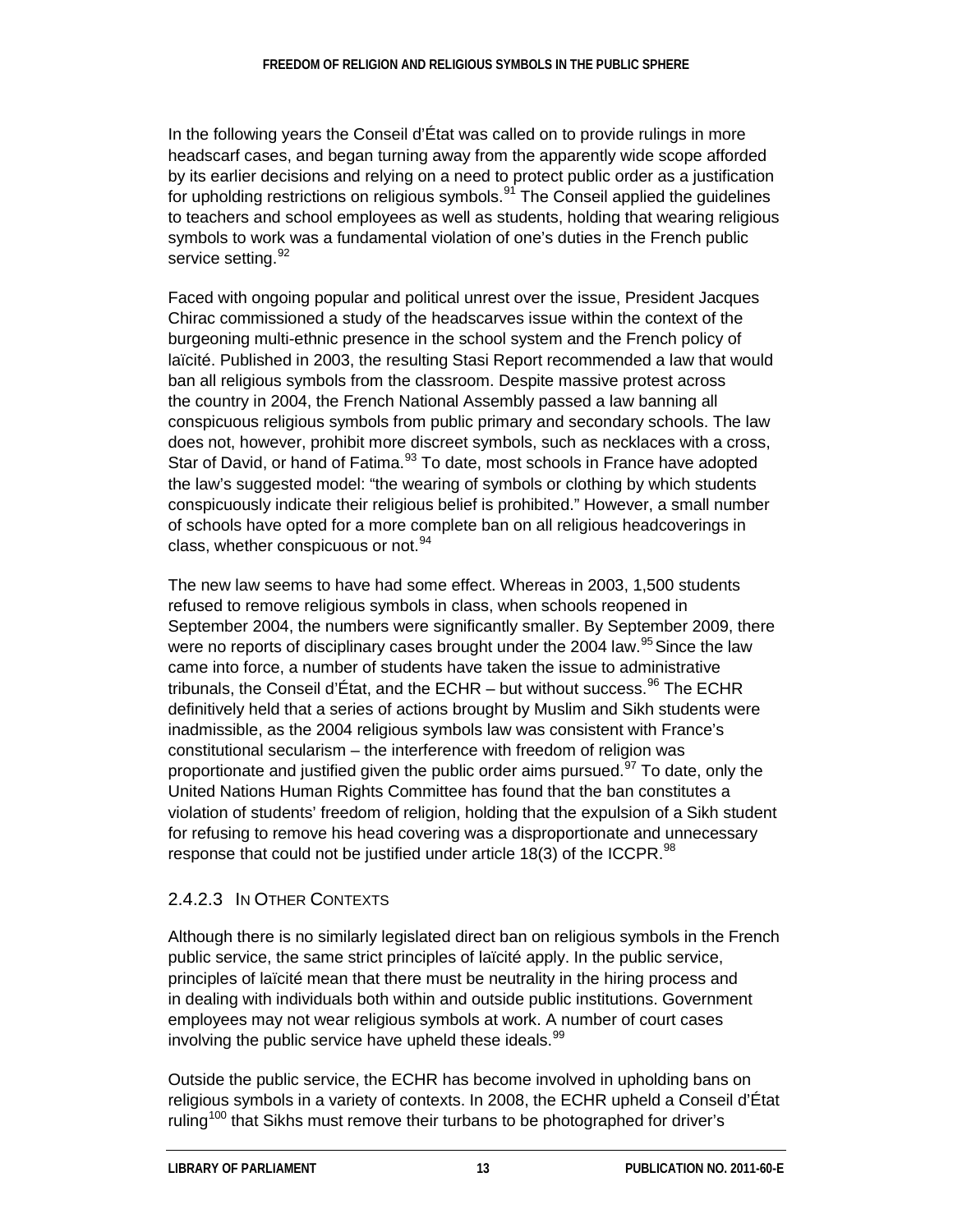licences, holding that this decision was a valid and proportionate restriction on freedom of religion that fell within France's margin of appreciation, given the public order and security requirements at play in combating fraud and falsification of documents.<sup>[101](#page-23-10)</sup> Furthering such arguments about security, the ECHR also rejected the application of a Sikh who was obliged to remove his turban at airport security,  $102$ as well as that of a Muslim woman who was denied a visa to France when she refused to remove her headscarf for an identity check.<sup>[103](#page-23-12)</sup> Again, such decisions lie in stark contrast to the position of the United Nations Human Rights Committee, which issued a decision in 2011 finding France in violation of article 18 of the ICCPR for refusing to renew an Indian refugee's permanent residence permit because he wore a turban in the photo for the permit.<sup>[104](#page-23-13)</sup>

#### 2.4.2.4 THE FULL FACIAL VEIL

As in many other countries, the furore that began over the headscarf has spilled out of the classroom in France and into the arena of full facial veils in the public sphere. Women who wear the *burqa* or *niqab* are rare in France; nevertheless, the alleged anti-"French," "anti-feminist threat" of the *burqa* has become a serious issue. Veiled women have been excluded from naturalization ceremonies<sup>[105](#page-23-14)</sup> and in 2008 a woman who wore a *niqab* was denied French citizenship due to her lack of integration into French culture. This decision was upheld by the Conseil d'État.<sup>[106](#page-23-15)</sup>

In 2011, France became the first country in the Western world to pass legislation outlawing full facial veils in public. Despite two *avis* issued by the Conseil d'État questioning the constitutionality of the proposed legislation, France's highest constitutional court – the Conseil constitutionnel – gave the National Assembly the green light in late 2010.<sup>[107](#page-23-16)</sup> Those found in contravention of the new law by covering their faces in public have faced fines and been required to attend a citizenship course. The law also carries penalties for those who force others to cover their face. Passage of the law brought protesters into the streets around the world.

# **3 CONCLUSION**

What becomes clear from this analysis is that while issues of freedom of religion are being debated in courts throughout the world in a variety of different contexts, the Islamic headscarf seems to have provoked cultural tensions in many European countries. One might argue that, backed by the ECHR, many states are turning to secularism as a protective shield in an attempt to guard society from the complexities of multiculturalism, effectively preventing the broad expression of a right that is guaranteed in international and domestic constitutional laws.

In countries such as Canada and the United States, the question of religious symbols has been significantly less contentious, perhaps because these two nations were built upon the foundations of immigration and have needed to accept difference in order to survive.<sup>[108](#page-23-17)</sup> As a result, both Canada and the United States have a political and constitutional climate that has allowed their governments and courts to interpret freedom of religion in its broadest form, adopting an approach of neutral accommodation.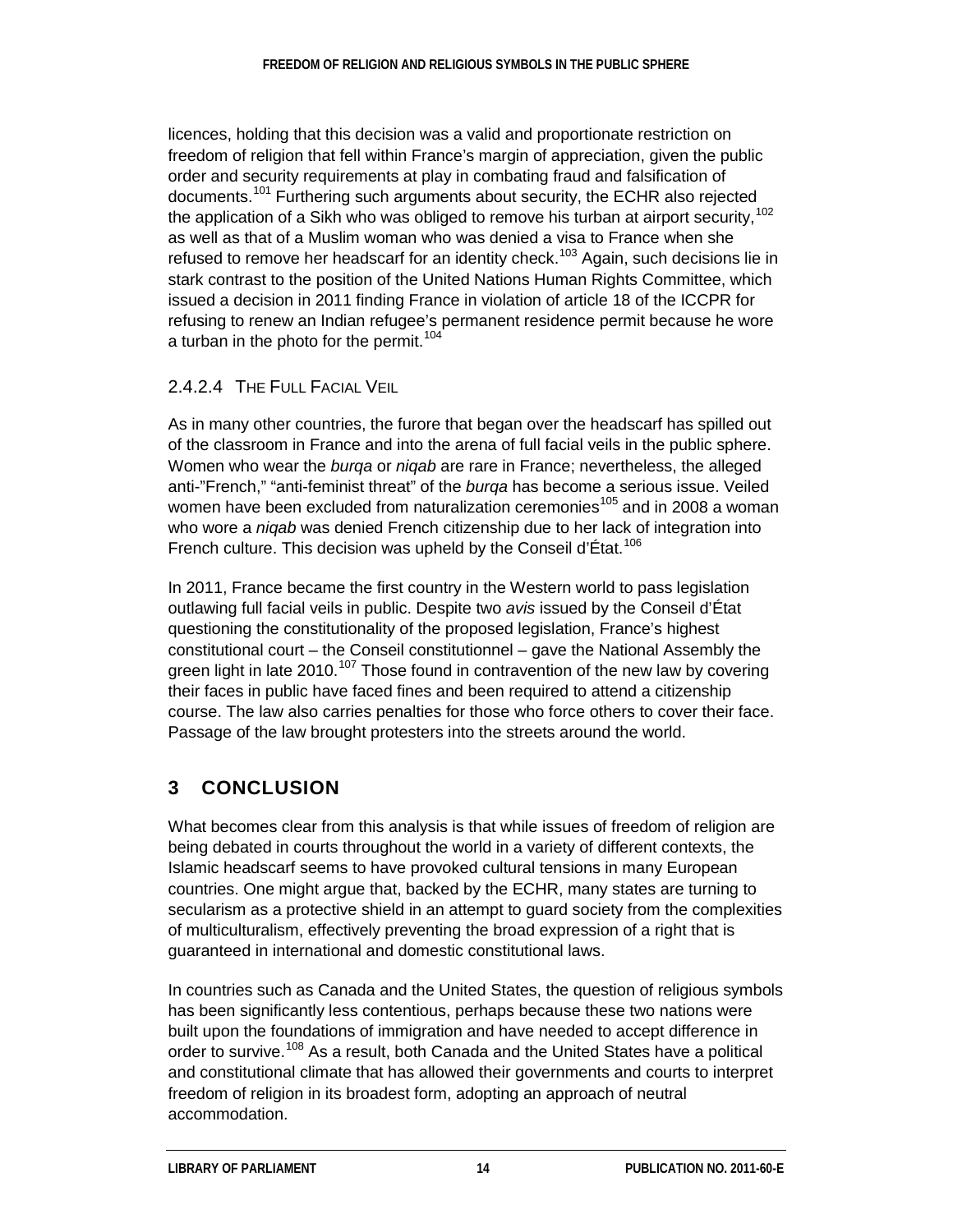Thus, each country in the Western world essentially provides a very similar guarantee of freedom, using a very similar constitutional proportionality test based on strong principles of freedom of religion. However, that test tends to be applied differently depending on each country's historical traditions and its social and political culture, which have a profound influence on legal arguments concerning the limiting scope of safety, security, and public order.

#### **NOTES**

l

- <span id="page-18-0"></span>1. Sebastian Poulter, "Muslim Headscarves in School: Contrasting Legal Approaches in England and France," *Oxford Journal of Legal Studies*, Vol. 17, 1997, p. 45; Sawitri Saharso, "Culture, Tolerance and Gender," *The European Journal of Women's Studies*, Vol. 10, No. 1, 2003, p. 10.
- <span id="page-18-1"></span>2. Patty Fuller, "Tempest in a Turban," *Alberta Report/Newsmagazine*, Vol. 21, No. 9, 14 February 1994, p. 26; Sarah V. Wayland, "Religious Expression in Public Schools: Kirpans in Canada, *Hijab* in France," *Ethnic and Racial Studies*, Vol. 20, No. 2, 1997, p. 546; Laura-Julie Perreault, "Port du Kirpan," *La Presse*, 6 March 2004, p. A1.
- <span id="page-18-2"></span>3. Human Rights Committee, General Comment 22, Article 18, CCPR/C/21/Rev. 1/Add. 4 (20 July 1993), para. 4.
- <span id="page-18-3"></span>4. Stanley Naismith, "Religion and the European Convention on Human Rights," *Human Rights & UK Practice*, Vol. 2, No. 1, 2001; Human Rights Watch, *Turkey: [Access to](http://www.hrw.org/legacy/backgrounder/eca/turkey/2004/6.htm)  [Higher Education for Women who Wear the Headscarf](http://www.hrw.org/legacy/backgrounder/eca/turkey/2004/6.htm)*, June 2004.
- <span id="page-18-4"></span>5. Wayland (1997), p. 556; Benjamin Berger, "The Limits of Belief: Freedom of Religion, Secularism, and the Liberal State," *Canadian Journal of Law and Society*, Vol. 17, 2002, p. 51; Rosalie Abella, "Legislative, Institutional and Governmental Responses to Anti-Semitism," OSCE Conference on Anti-Semitism, 19 June 2003.
- <span id="page-18-5"></span>6. *Canadian Charter of Rights and Freedoms*, Part I of the *Constitution Act, 1982*, being Schedule B to the *Canada Act 1982* (U.K.), 1982, c. 11.
- <span id="page-18-6"></span>7. Peter Hogg, *Canada Act, 1982* (Annotated), Carswell, Toronto, 1982, p. 9; Dale Gibson, *The Law of the Charter: General Principles*, Carswell, Toronto, 1986, pp. 64–67; William F. Pentney, "Interpreting the Charter: General Principles," in *The Canadian Charter of Rights and Freedoms*, 2<sup>nd</sup> ed., ed. G.-A. Beaudoin and E. Ratushny, Carswell, Toronto, 1989, pp. 53–54; Pierre Bosset, Commission des droits de la personne et des droits de la jeunesse du Québec, *Pratiques et symboles religieux : Quelles sont les responsabilités des institutions?*, 2000, p. 9; M. H. Ogilvie, *Religious Institutions and the*  Law, 2<sup>nd</sup> ed., Irwin Law, Toronto, 2003, p. 140; Paul Eid and Pierre Bosset, Commission des droits de la personne et des droits de la jeunesse du Québec, *Document de réflexion: La Charte et la prise en compte de la religion dans l'espace public*, 2008, p. 16.
- <span id="page-18-7"></span>8. *R. v. Big M Drug Mart Ltd.*, [1985] 1 S.C.R. 295.
- <span id="page-18-8"></span>9. Ibid., paras. 94–95.
- <span id="page-18-9"></span>10. Pierre Bosset, Commission des droits de la personne et des droits de la jeunesse du Québec, *Les symboles et rituels religieux dans les institutions publiques*, November 1999, pp. 17–18; Eid and Bosset (2008), p. 9.
- <span id="page-18-10"></span>11. *Big M Drug Mart Ltd.*; *B, (R.) v. Children's Aid Society of Metropolitan Toronto*, [1995] 1 S.C.R. 315; David M. Brown, "Freedom from or Freedom for? Religion as a Case Study in Defining the Content of Charter Rights," *University of British Columbia Law Review*, Vol. 33, 2000, paras. 98–103; Berger (2002), pp. 53–62; Ogilvie (2003), p. 140.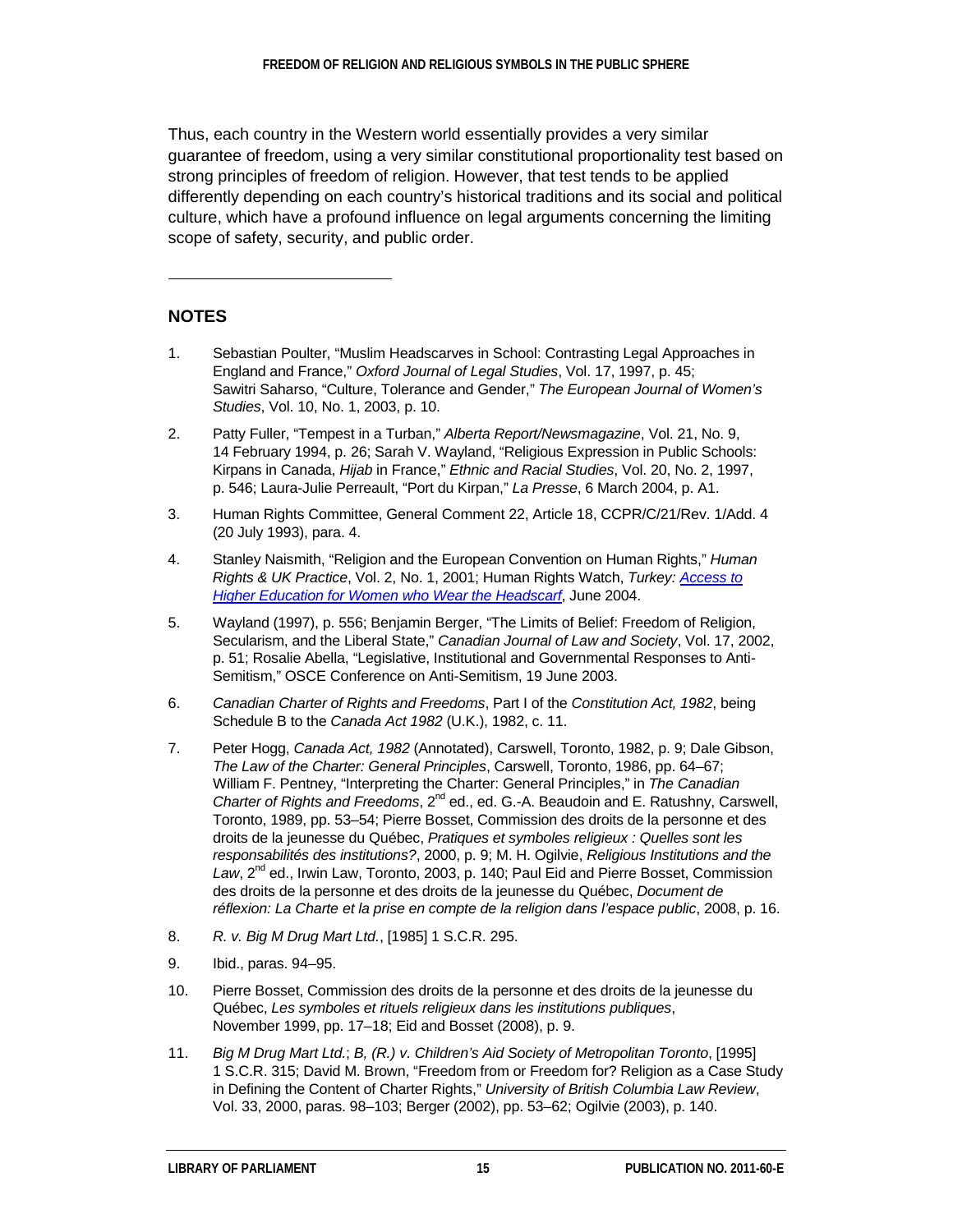- <span id="page-19-0"></span>12. Brown (2000), paras. 66–89; *Zylberberg v. Sudbury Board of Education* (1988), 65 O.R. (2nd) 641; *Canadian Civil Liberties Association v. Ontario (Minister of Education)* (1990),  $71$  O.R.  $(2^{nd})$  341 (C.A.).
- <span id="page-19-1"></span>13. Ontario Human Rights Commission, *Policy on Creed and the Accommodation of Religious Observances*, 20 October 1996.
- <span id="page-19-2"></span>14. *Human Rights Code*, R.S.O. 1990, c. H-19.
- <span id="page-19-3"></span>15. *Sehdev v. Bayview Glen Junior Schools Ltd.* (1988), 9 C.H.R.R. D/4881.
- <span id="page-19-4"></span>16. *Khalsa v. Co-op Cabs* (1988), 1 C.H.R.R. D/167 (Ont. Bd. Inq.); *Grewal v. Checker Cabs Ltd.* (1988), 9 C.H.R.R. D/4855 (Alta. Bd. Inq.).
- <span id="page-19-5"></span>17. *Grant v. Canada (Attorney General)* (1995), 120 D.L.R. (4th) 556 (F.C.A.).
- <span id="page-19-6"></span>18. *Dhillon v. British Columbia (Ministry of Transportation & Highways)* (1999), 35 C.H.R.R. D/293 (B.C. Human Rights Tribunal).
- <span id="page-19-7"></span>19. *R. v. Badesha*, [2008] O.J. No. 854 (Ont. C.J.).
- <span id="page-19-8"></span>20. *Bhinder v. Canadian National Railway Co.*, [1985] 2 S.C.R. 561.
- <span id="page-19-9"></span>21. *Canadian Human Rights Act*, R.S.C. 1985, c. H-6.
- <span id="page-19-10"></span>22. *Charte des droits et libertés de la personne*, L.R.Q., C-12.
- <span id="page-19-11"></span>23. For a discussion of Quebec's unique approach to multiculturalism, see the report of the Commission de consultation sur les pratiques d'accommodement reliées aux différences culturelles: Gérard Bouchard and Charles Taylor, *[Building the Future: A Time for](http://collections.banq.qc.ca/ark:/52327/bs1565996)  [Reconciliation](http://collections.banq.qc.ca/ark:/52327/bs1565996)*, 2008.
- <span id="page-19-12"></span>24. Wayland (1997), p. 559; R. Brian Howe and Katherine Covell, "Schools and the Participation Rights of the Child," *Education and Law Journal*, Vol. 10, 1999–2000, p. 116; Pierre Bosset, *Religious Pluralism in Québec: A Social and Ethical Challenge*, Commission des droits de la personne et des droits de la jeunesse du Québec, February 1995, pp. 29–41; Pierre Marois, *Religion, Private Schools and the Duty of Reasonable Accommodation: Looking Beyond the Trees to the Forest*, Commission des droits de la personne et des droits de la jeunesse du Québec, 15 June 2005.
- <span id="page-19-13"></span>25. At the time of writing, this bill had not yet become law.
- <span id="page-19-14"></span>26. *Elections Act*, R.S.Q. c. E-3.3. See sections 335.2(3) and 337.
- <span id="page-19-15"></span>27. Elections Canada, *[The Chief Electoral Officer of Canada, Marc Mayrand, clarifies](http://www.elections.ca/content.aspx?section=med&document=sep1007&dir=spe&lang=e)  [application of the new voter identification provisions of the](http://www.elections.ca/content.aspx?section=med&document=sep1007&dir=spe&lang=e)* Canada Elections Act, 10 September 2007; Elections Canada, *[Voting in a Federal By-election](http://www.elections.ca/content.aspx?section=vot&dir=bkg&document=ec90720&lang=e)*, October 2010.
- <span id="page-19-16"></span>28. Jason Kenney, Minister of Citizenship, Immigration and Multiculturalism, "On the value of [Canadian citizenship,"](http://www.cic.gc.ca/english/department/media/speeches/2011/2011-12-12.asp) Speech delivered in Montréal, 12 December 2011.
- <span id="page-19-17"></span>29. *R. v. N.S.,* 2012 SCC 72.
- <span id="page-19-18"></span>30. Ibid, para. 54.
- <span id="page-19-19"></span>31. *Multani v. Commission scolaire Marguerite-Bourgeoys*, [2006] S.C.J. No. 6.
- <span id="page-19-20"></span>32. Jeff Heinrich, "Muslim, Jewish Groups Hail Top Court's Kirpan Ruling: But Issue Sparks Anger on Hotlines," *Montreal Gazette*, 4 March 2006, p. A10; Don Macpherson, "Kirpan Ruling is Tough Sell in Quebec: Canada's Cultural Mosaic Model is not the Same in this Province, Where the Melting Pot is More the Rule," *Montreal Gazette*, 4 March 2006, p. B7; Brian Myles, "Derrière le kirpan," *Le Devoir* [Montreal], 4 March 2006, p. B3.
- <span id="page-19-21"></span>33. *Tuli v. St. Albert Protestant Separate School District No. 6* (1985), 8 C.H.R.R. D/3906 (Alta. Q.B.); *Peel Board of Education v. Ontario (Human Rights Commission)* (1991), 80 D.L.R.  $(4^{th})$  475 (Ont. Div. Ct.).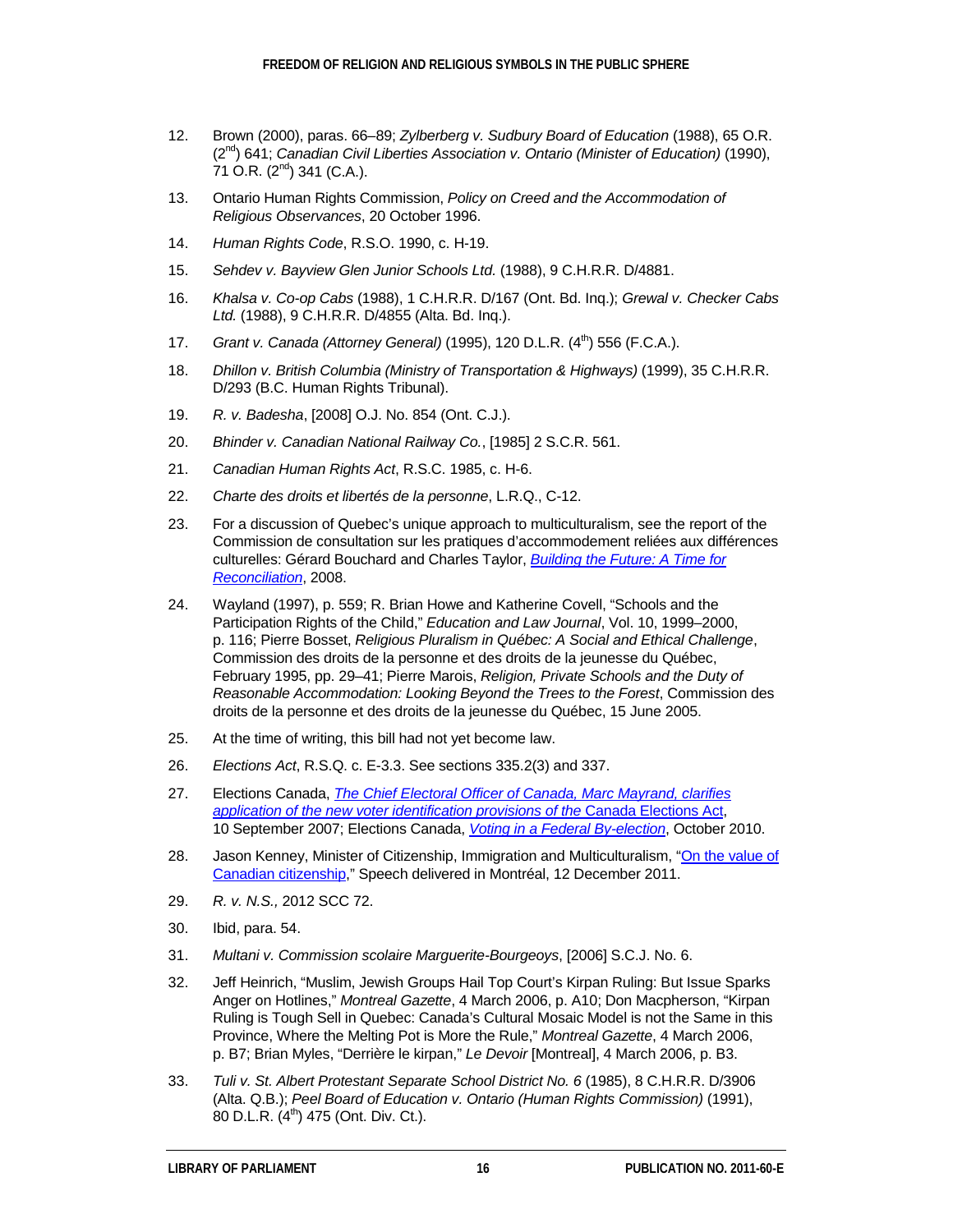- <span id="page-20-0"></span>34. *British Columbia (Worker's Compensation Board)* v. *British Columbia (Council of Human Rights*)(1990), 70 D.L.R. (4<sup>th</sup>) 720 (B.C. C.A.).
- <span id="page-20-1"></span>35. *Human Rights Code*, R.S.B.C. 1996, c. 210.
- <span id="page-20-2"></span>36. *Nijjar v. Canada 3000 Airlines Ltd.*, [1999] C.H.R.D. No. 3.
- <span id="page-20-3"></span>37. *R. v. Hothi et al.* (1985), 35 Man. R. (2d) 159 (Man. C.A.).
- <span id="page-20-4"></span>38. *Syndicat Northcrest v. Amselem*, [2004] 2 S.C.R. 551.
- <span id="page-20-5"></span>39. Ogilvie (2003), pp. 139–140; T. Jeremy Gunn, "Under God but Not the Scarf: The Founding Myths of Religious Freedom in the United States and *Laïcité* in France," *Journal of Church and State*, Vol. 7, 2004, p. 11.
- <span id="page-20-6"></span>40. *Civil Rights Act*, 1964, 88th Congress, H.R. 7152.
- <span id="page-20-7"></span>41. *Religious Freedom Restoration Act*, 1993, 103rd Congress, H.R. 1308.
- <span id="page-20-8"></span>42. Cynthia Brougher, *The Law of Church and State: General Principles and Current Interpretations*, CRS Report for Congress, 14 March 2008, pp. 3, 6; R. Chuck Mason and Cynthia Brougher, *Military Personnel and Freedom of Religion: Selected Legal Issues*, CRS Report for Congress, 1 February 2011, pp. 2–4; "Unsecular America," Editorial, *Christian Century*, Vol. 121, No. 4, 24 February 2004, p. 5.
- <span id="page-20-9"></span>43. *Christian Century*, 24 February 2004.
- <span id="page-20-10"></span>44. "USA : Interdit d'interdire," *Le Parisien*, 28 November 2003; "Les Américains font la leçon sur le port du voile," *L'Express*, 4 April 2004; Thiolay Boris, "Voile : retombées étrangères," *L'Express*, 19 April 2004, p. 86; "School Relents on Headscarf Ban," *Ottawa Sun*, 20 May 2004, p. 23; US Department of Justice, Civil Rights Division, *[Initiative to](http://www.justice.gov/crt/legalinfo/discrimupdate.php) [Combat Post-9/11 Discriminatory Backlash: Enforcement and Outreach](http://www.justice.gov/crt/legalinfo/discrimupdate.php)*; US Department of Justice, Civil Rights Division, *[Combating Religious Discrimination and Protecting](http://www.justice.gov/crt/spec_topics/religiousdiscrimination/ff_employment.php)  [Religious Freedom: Religious Discrimination in Employment](http://www.justice.gov/crt/spec_topics/religiousdiscrimination/ff_employment.php)*.
- <span id="page-20-11"></span>45. *Jaggi v. Police Dep't*, OATH Index No. 1498/03 (Apr. 28, 2004).
- <span id="page-20-12"></span>46. Joyce Purnick, "Transit Rules? Scratch Head, Covered or Not," *New York Times*, 10 June 2004, p. Metropolitan 1; Michael Luo, "MTA is Sued Over its Policy on Muslim Head Coverings," *New York Times*, 1 October 2004, p. 4; US Department of Justice, Civil Rights Division, *Religious Freedom in Focus*, December 2010.
- <span id="page-20-13"></span>47. US Department of Justice, *Combating Religious Discrimination and Protecting Religious Freedom*; US Department of Justice, *Religious Freedom in Focus* (2010).
- <span id="page-20-14"></span>48. *Goldman* v. *Weinberger*, 475 U.S.
- <span id="page-20-15"></span>49. Aziz Haniffa, "Sikh Soldier's Right to Wear Turban – A Legal Battle?," *International Journal of Humanities and Peace*, 2001, p. 75; Ed Morgan, "Human Rights Program Wears its Litigation Hat," *Nexus*, Fall/Winter 2003, p. 36.
- <span id="page-20-16"></span>50. "First Sikh in Decades Graduates Army Officer School," *USA Today*, 22 March 2010.
- <span id="page-20-17"></span>51. Mason and Brougher (2011), pp. 5–6.
- <span id="page-20-18"></span>52. Ibid., pp. 6, 10. See also the *U.S. Code*, 10 U.S.C. §774, "Religious Apparel: wearing while in uniform."
- <span id="page-20-19"></span>53. *Human Rights Act*, 1998, c. 42.
- <span id="page-20-20"></span>54. *Equality Act*, 2010, c. 15.
- <span id="page-20-21"></span>55. Stéphane Bernatchez and Guy Bourgeault, "La prise en compte de la diversité culturelle et religieuse à l'école publique et l'obligation d'accommodement,'" *Canadian Ethnic Studies*, Vol. 31, No. 1, 1999, p. 167.
- <span id="page-20-22"></span>56. *Mandla v. Dowell Lee*, [1983] 2 AC 548.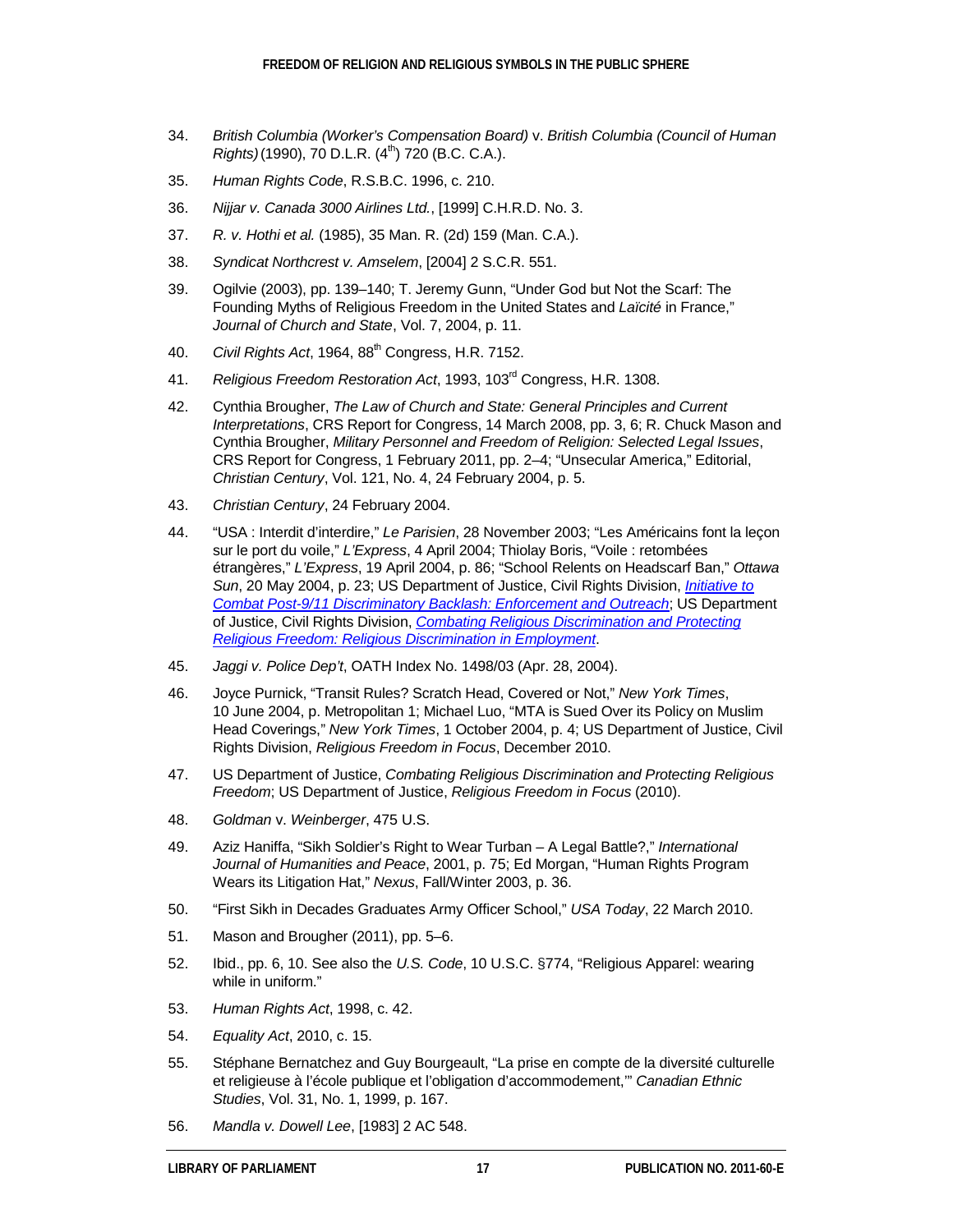- <span id="page-21-0"></span>57. *R. (on the application of Begum (by her litigation friend Rahman)) v. Head teacher and Governors of Denbigh High School*, [2006] UKHL 15.
- <span id="page-21-1"></span>58. In this last-mentioned case, the school had a ban on jewellery and the court found that the ring was not a requirement of the girl's Christian faith.
- <span id="page-21-2"></span>59. "Schools Allowed to Ban Face Veils," bbc.co.uk, 20 March 2007; "Teenager Loses High Court Battle Against School Ban on Chastity Ring," dailymail.co.uk, 26 July 2007; "Schoolgirl Loses Veil Case," bbc.co.uk, 21 February 2007; US Department of State, *International Religious Freedom Report 2007: United Kingdom*.
- <span id="page-21-3"></span>60. *Case of Eweida and Others v. The United Kingdom*, European Court of Human Rights, Application nos. 48420/10, 59842/10, 51671/10 and 36516/10, 15 January 2013.
- <span id="page-21-4"></span>61. Bernatchez and Bourgeault (1999), p. 167; US Department of State, *International Religious Freedom Report 2010: United Kingdom*.
- <span id="page-21-5"></span>62. Susanna Mancini, "The Crucifix Rage: Supranational Constitutionalism Bumps Against the Counter-Majoritarian Difficulty," *European Constitutional Law Review*, Vol. 6, 2010, pp. 8–9.
- <span id="page-21-6"></span>63. Dominique Le Tourneau, "La laïcité à l'épreuve de l'Islam : le cas du port du 'foulard islamique' dans l'école publique en France," *Revue générale de droit*, Vol. 28, 1997, p. 303.
- <span id="page-21-7"></span>64. US Department of State, *International Religious Freedom Report 2010: Italy*.
- <span id="page-21-8"></span>65. *Case of Lautsi and Others v. Italy*, European Court of Human Rights, Application no. 30814/06, 18 March 2011.
- <span id="page-21-9"></span>66. Jorgen S. Nielson, *Muslims in Western Europe*, 2<sup>nd</sup> ed., Edinburgh University Press, Edinburgh, 1995, p. 61; Le Tourneau (1997), p. 304; Saharso (2003), p. 14.
- <span id="page-21-10"></span>67. For more details, see: W. A. R. Shadid and P. S. van Koningsveld, *Religious Freedom and the Position of Islam in Western Europe: Opportunities and Obstacles in the Acquisition of Equal Rights*, Kok Pharos Publishing House, Amsterdam, 1995, p. 87.
- <span id="page-21-11"></span>68. Saharso (2003), pp. 10–13; *Economist*, 25 October 2003, p. 46; Government of the Netherlands, *Fourth Periodic Report to the United Nations Human Rights Committee*, CCPR/C/NET/4, 30 July 2008, pp. 63–65.
- <span id="page-21-12"></span>69. Nielson (1995), p. 26; Bertrand Benoit, "Germans Must Shift Their Image of National Identity," *Financial Times*, 10 April 2004, p. 11.
- <span id="page-21-13"></span>70. In some states, teachers have been prohibited from wearing headscarves, while Christian or Jewish religious symbols, including nun's habits, continue to be permitted because it is felt that these Western cultural values and traditions correspond with the educational objectives of the state school. US Department of State, *International Religious Freedom Report 2010: Germany*; Mancini (2010), pp. 19–20.
- <span id="page-21-14"></span>71. *Classroom Crucifix II Case* (1995), 93 BVerfGE1.
- <span id="page-21-15"></span>72. Nielson (1995), p. 70; Centre pour l'égalité des chances et la lutte contre le racisme, "Les expressions actives de convictions religieuses ou philosophiques dans la sphère publique," March 2005.
- <span id="page-21-16"></span>73. Centre pour l'égalité des chances et la lutte contre le racisme, "Les Signes d'appartenance convictionnelle : état des lieux et pistes de travail," March 2011, pp. 15–21. In one muchcontested case, a bookstore employee was fired for wearing her headscarf to work. The Labour Court of Brussels upheld this termination in 2008, stating that freedom of religion was not at issue – the woman had simply breached the uniform guidelines of her workplace (Cour du travail de Bruxelles, 15 January 2008, Journaux des Tribunaux du Travail 140 (2008)).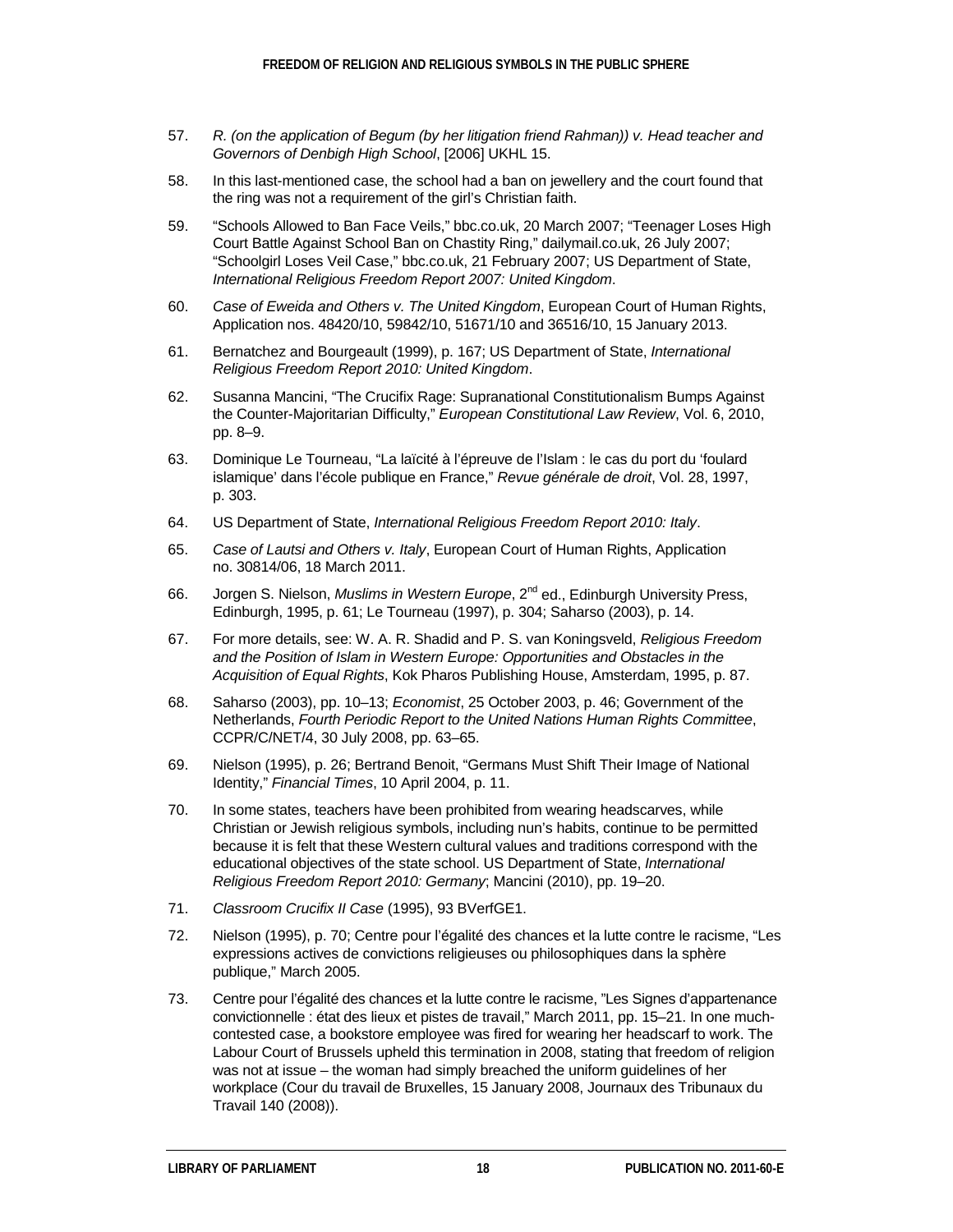- <span id="page-22-0"></span>74. US Department of State, *International Religious Freedom Report 2010: Belgium*.
- <span id="page-22-1"></span>75. Shadid and Koningsveld (1995), pp. 88, 92; Le Tourneau (1997), p. 302.
- <span id="page-22-2"></span>76. Constitutional Court of Belgium, Arrêt no. 40/2011, 15 March 2011.
- <span id="page-22-3"></span>77. Centre pour l'égalité (2005), p. 15; Centre pour l'égalité (2011), p. 25; US Department of State, *International Religious Freedom Report 2010: Belgium*.
- <span id="page-22-4"></span>78. Constitutional Court of Belgium, Arrêt no. 148/2011, 5 October 2011; Arrêt no. 179/2011, 17 November 2011; Arrêt no. 145/2012, 6 December 2012.
- <span id="page-22-5"></span>79. US Department of State, *International Religious Freedom Report 2010: France*.
- <span id="page-22-6"></span>80. Poulter (1997), p. 50; Gunn (2004), p. 9; Robert Charvin and Jean-Jacques Sueur, *Droits de l'homme et libertés de la personne*, Litec, Paris, 1994, p. 172; Le Tourneau (1997), p. 277; Robert J. Pauly, *Islam in Europe: Integration or Marginalization?*, Ashgate, Aldershot, 2004, pp. 42–43.
- <span id="page-22-7"></span>81. Nielson (1995), p. 165; Michel Troper, "French Secularism, or Laicité," *Cardozo Law Review*, Vol. 21, 2000, p. 1276.
- <span id="page-22-8"></span>82. Eva Steiner, "The Muslim Scarf and the French Republic," *The King's College Law Journal*, Vol. 6, 1995/1996, p. 148.
- <span id="page-22-9"></span>83. Miriam Feldblum, "Paradoxes of Ethnic Politics: The Case of Franco-Maghrebis in France," *Ethnic and Racial Studies*, Vol. 16, No. 1, 1993, p. 55; Joseph H. Carens, "Cultural Adaptation and Integration. Is Quebec a Model for Europe?," in *From Aliens to Citizens*, ed. Rainer Bauböck, Avebury, Aldershot, 1994, p. 181; Gilles Kepel, *Allah in the West: Islamic Movements in America and Europe*, Stanford University Press, Stanford, 1997, pp. 210, 109; Wayland (1997), pp. 552–556; Basil R. Singh, "Responses of Liberal Democratic Societies to Claims from Ethnic Minorities to Community Rights," *Educational Studies*, Vol. 25, No. 2, 1999, p. 195; Poulter (1997), pp. 47, 52, 58; "Discrimination Positive," *Atlantic Monthly*, Vol. 293, No. 4, p. 46; Yael Barbibay, "Citizenship Privilege or the Right to Religious Freedom: The Blackmailing of France's Islamic Women," *Cardozo Journal of International and Comparative Law*, May 2010, p. 173.
- <span id="page-22-10"></span>84. Jean-François Monnet, "A Creil, l'origine de 'l'affaire des foulards,'" *Hérodote*, Vol. 56, 1990, p. 52; Norma Claire Moruzzi, "A Problem with Headscarves: Contemporary Complexities of Political and Social Identity," *Political Theory*, Vol. 22, No. 4, 1994, p. 658; Le Tourneau (1997), p. 297.
- <span id="page-22-11"></span>85. Conseil d'État, 27 November 1989, "Le principe de laïcité et les signes d'appartenance à une communauté religieuse dans les écoles," (1991) 3 *R.U.D.H.* 152.
- <span id="page-22-12"></span>86. Steven Vertovec and Ceri Peach, "Introduction: Islam in Europe and the Politics of Religion and Community," in *Islam in Europe: The Politics of Religion and Community*, ed. Steven Vertovec and Ceri Peach, St. Martin's Press, New York, 1997, p. 7; Poulter (1997), p. 59.
- <span id="page-22-13"></span>87. Shadid and Koningsveld (1995), p. 91; Le Tourneau (1997), p. 290; "Neutralité du service public, neutralité dans le service," *Le Dalloz*, No. 36/7001, 19 October 2000, p. 749.
- <span id="page-22-14"></span>88. *Kherouaa et autres* (1993), *Recueil Dalloz Sirey*, 9e cahier – Jurisprudence, pp. 108–109.
- <span id="page-22-15"></span>89. Anna Elisabetta Galeotti, "Citizenship and Equality: The Place for Toleration," *Political Theory*, Vol. 21, No. 4, 1993, p. 596; Kepel (1997), pp. 149–150, 223–226; Wayland (1997), p. 554; Vertovec and Peach (1997), p. 7.
- <span id="page-22-16"></span>90. Steiner (1995/1996), p. 148; Poulter (1997), pp. 61–62; Le Tourneau (1997), pp. 293–294; Cynthia DeBula Baines, "L'Affaire des Foulards – Discrimination, or the Price of a Secular Public Education System?," *Vanderbilt Journal of Transnational Law*, Vol. 29, No. 2, 1996, p. 307; Wayland (1997), p. 553.